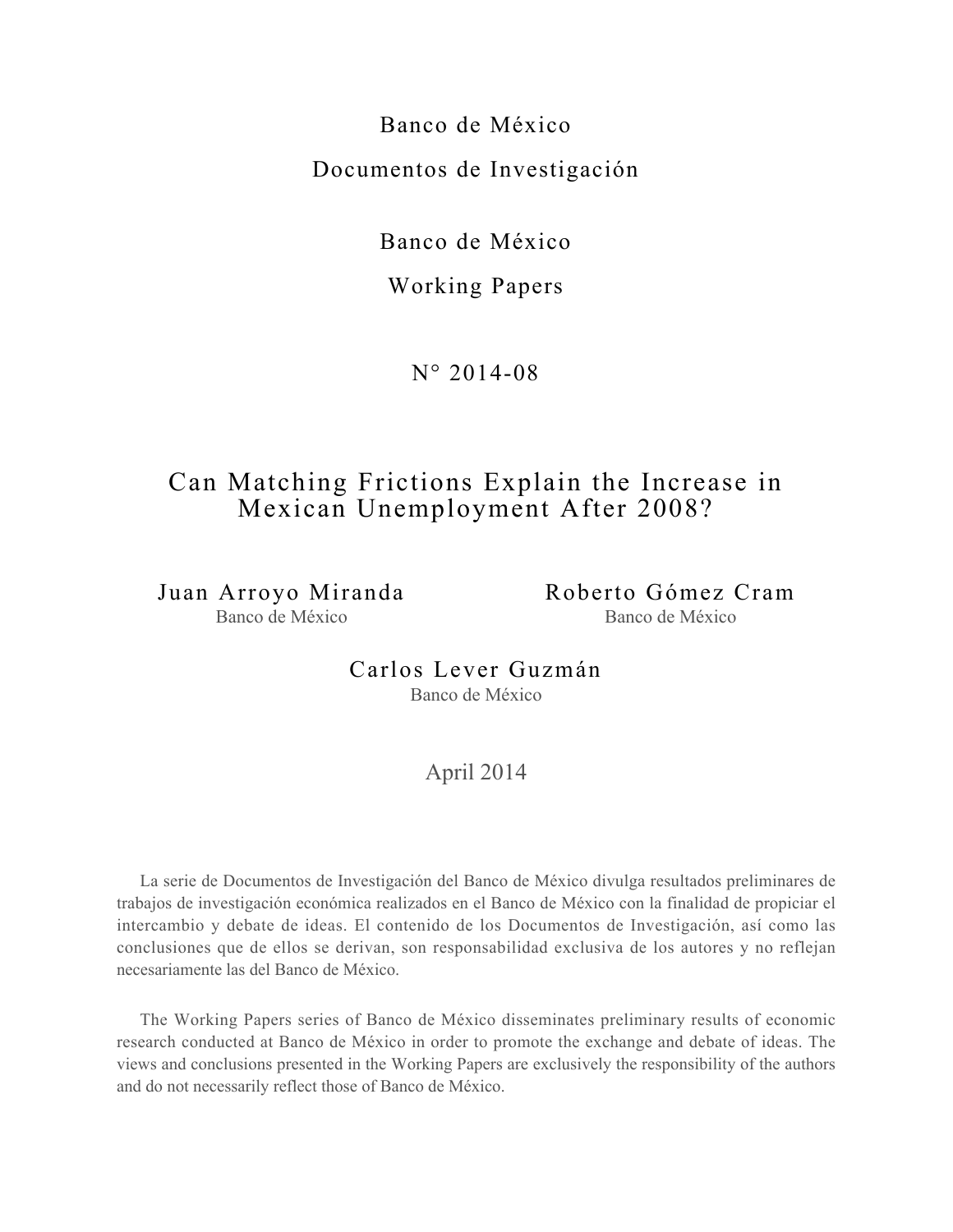Documento de Investigación 2014-08

Working Paper 2014-08

## Can Matching Frictions Explain the Increase in Mexican Unemployment After 2008? \*

Juan Arroyo Miranda<sup>†</sup> Banco de México

Roberto Gómez Cram<sup>‡</sup> Banco de México

#### Carlos Lever Guzmán<sup>§</sup> Banco de México

Abstract: We use a novel data set on firm vacancies and job seekers from a Mexican government job placement service to analyze whether changes in matching frictions can explain the large and persistent increase in Mexican unemployment after the 2008 global financial crisis. We find evidence of a statistically significant reduction in the efficiency of the matching function during the crisis. The estimated effect explains about 70 basis points of the 233 basis points observed increase in the unemployment rate. Hence, these results suggest that changes in matching frictions cannot explain most of the increase in unemployment.

Keywords: Matching function estimation; Unemployment; Vacancies.

JEL Classification: J63; J64; E24.

Resumen: Este trabajo utiliza una nueva fuente de datos sobre vacantes de empleo publicadas por empresas y de solicitantes de empleo proveniente de un servicio de vinculación laboral del gobierno mexicano para analizar si los cambios en las fricciones de contratación pueden explicar el importante y persistente incremento del desempleo en México despúes de la crisis financiera mundial de 2008. Se encuentra evidencia de una reducción estadísticamente significativa en la eficiencia de la función de matching durante la crisis. El efecto estimado explica alrededor de 70pb del aumento de 233pb observado en la tasa de desempleo. Así, este resultado sugiere que los cambios en las fricciones de contratación no pueden explicar la mayor parte del aumento en el desempleo.

Palabras Clave: Estimación de la función de matching; Desempleo; Vacantes.

 <sup>\*</sup>We would like to thank Alberto Torres, Ana María Aguilar, Laura Júarez, Santiago García-Verdú and the seminar and conference participants at Banco de México, the CEMLA Research Network meetings, the Labor Economics Summer School at Barcelona Graduate School of Economics and the LACEA-LAMES meetings in Mexico City for their comments and support. Daniel Casarín and Mario Oliva were very helpful in providing research assistance at early stages of the project. We are especially indebted to Marcelo Delajara, José Antonio Murillo and Jaime Rogerio Girón for their role in getting access to the data. All remaining errors are our own.

y Dirección General de Investigación Económica. Email: jarroyo@banxico.org.mx.

z Dirección General de Investigación Económica. Email: roberto.gomez@banxico.org.mx.

<sup>§</sup> Dirección General de Investigación Económica. Email: clever@banxico.org.mx.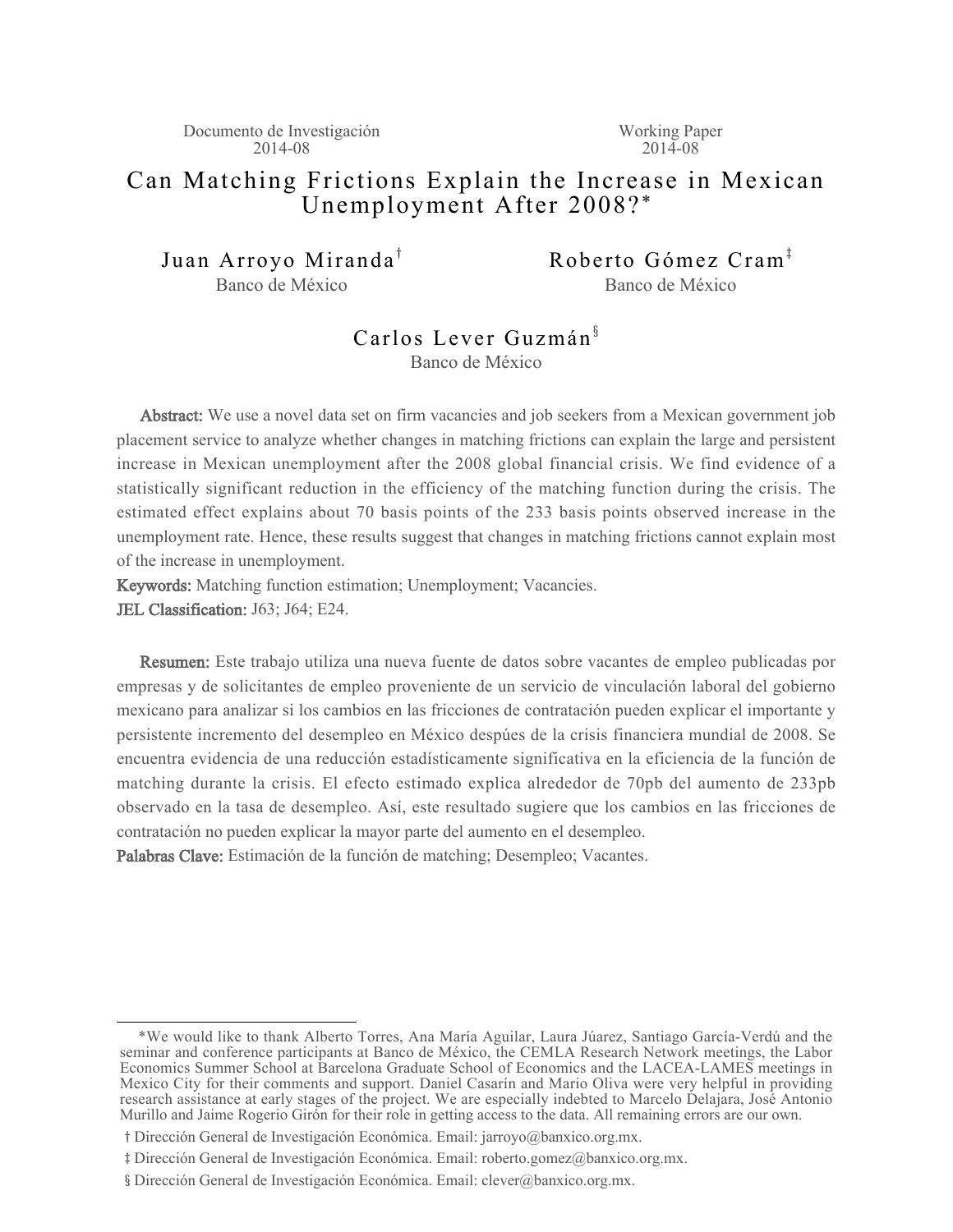## 1 Introduction

During the global financial crisis, unemployment levels in Mexico showed an increase not seen since the 1994 Tequila crisis. Although output recovered fairly quickly in both crises, after 2008 the response of the Mexican labor market has been sluggish and by 2013, unemployment had still not returned to pre-crisis levels.

Similar persistent increases in unemployment in developed countries have led to a research agenda that explores the possibility of structural changes in the labor market. For example, Daly et al. (2013) analyze the relationship between unemployment, GDP growth, total employment, hours worked and productivity in several developed coun- $\mu$ <sub>1</sub> before and after the global financial crises. Concerns about structural changes in unemployment levels in the US have focused on the role of geographic and skill mismatches and the role of extended unemployment benefits in explaining recent jobless  $recoveries.<sup>2</sup>$ 

In this context it is surprising that Mexico suffered from a similar atypical behavior in its unemployment rate, albeit of a lower magnitude and starting from a lower level, since the most common theories to explain structural unemployment shifts in the U.S. do not translate to the Mexican labor market. For example, the absence of any form of unemployment insurance precludes the role of government programs in explaining Mexican unemployment, and Mexico did not suffer from a housing boom, so geographical mobility has not been impeded by the "house-lock" conjecture. Given that Mexico operates at different segments of the value chain than the U.S., concerns about a long-term decline of manufacturing due to outsourcing cannot be invoked to explain Mexican unemployment.

Therefore, alternative theories must be invoked if one wishes to justify shifts in the Mexican labor market. Some potential candidates exist: the shock experienced in the U.S., Mexico's main trading partner, might have forced a shift from manufac-

<sup>&</sup>lt;sup>1</sup>Germany, United Kingdom and United States.

 ${}^{2}$ Although the question is not settled, several papers have found evidence against these hypothesis. In an influential paper, Lazear & Spletzer (2012) conclude that "Neither industrial nor demographic shifts nor a mismatch of skills with job vacancies is behind the increased rates of unemployment." Barnichon & Figura (2011) find that neither dispersion in market tightness nor extended unemployment benefits can explain movements in the aggregate matching efficiency.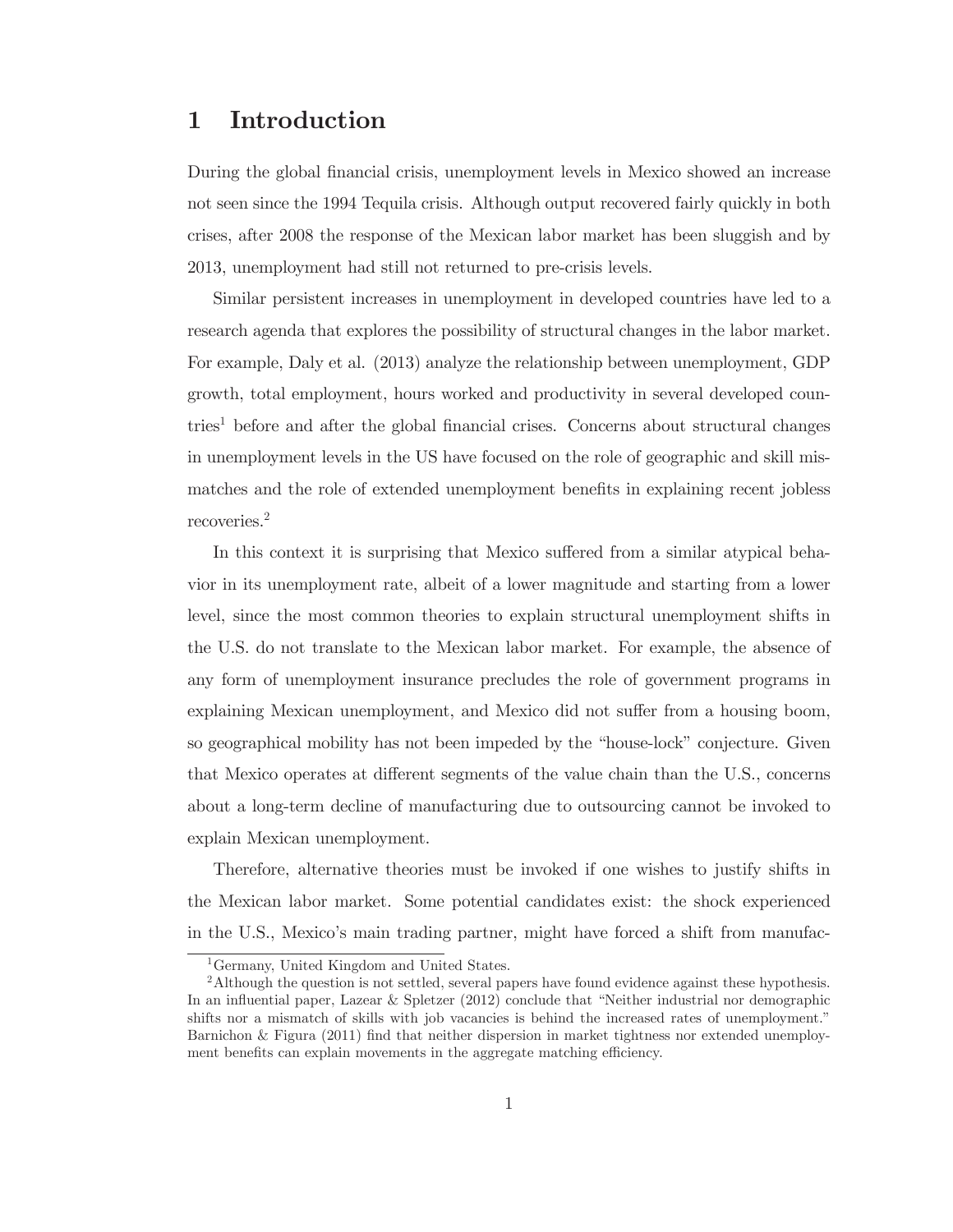turing to services which could potentially have generated a skill mismatch. According to INEGI, employed personnel in manufacturing decreased approximately by  $11.2\%$ , between january 2007 and july 2009, although from july 2009 to october  $2013$  grew by  $13.6\%$ <sup>3</sup>

A related but different concern is that the crisis significantly impacted migration flows from Mexico to the U.S. due to the contraction in the construction sector, traditionally an important source of employment for Mexican migrant workers. The net flow of migration reduced to almost zero since  $2008<sup>4</sup>$  If returning migrants have a skill mismatch with respect to those demanded domestically, this supply shock could have potentially amplified matching fractions after 2008, but such a mismatch would be hard to justify if the reduction in net flows came mainly from potential migrants choosing to stay given the conditions abroad.

An important reference to order the discussion above is the job search literature (Blanchard & Diamond, 1989; Mortensen & Pissarides, 1999; Rogerson & Shimer, 2004) which has highlighted the importance of matching frictions in the hiring process to explain unemployment. Matching frictions are those factors that prevent firms that are actively seeking to fill job vacancies from hiring workers that are actively seeking a job at market clearing wages. Among the different frictions that may hinder the matching technology, we highlight the following: 1) Differences between the job skills of workers and the skills demanded by employers, as mentioned above, and, 2) Labor regulations affecting the hiring process, either because of legal obstacles to the entry of new workers or high firing costs that make employers averse to hiring employees which they are not sure are adequate to fill out their available job positions.

Despite recent legal reforms which aim to modernize the Mexican labor market, the difficulty to lay off workers is a relevant factor that affects the hiring process of firms,  $\mathcal{L}_{\text{res}}\text{[Fig:7]}$  is the formal sector of the economy. According to the Doing Business report of 2013, prepared by the World Bank, the severance pay for redundancy dismissal in Mexico ranges from 14.6 to 30.0 times the weekly salary for a person who worked

 ${}^{3}$ Instituto Nacional de Estadística y Geografía, the national statistics agency. In july 2009 employed personnel in manufacturing was at its lowest point.

<sup>&</sup>lt;sup>4</sup>Pew Research Hispanic Trends Project.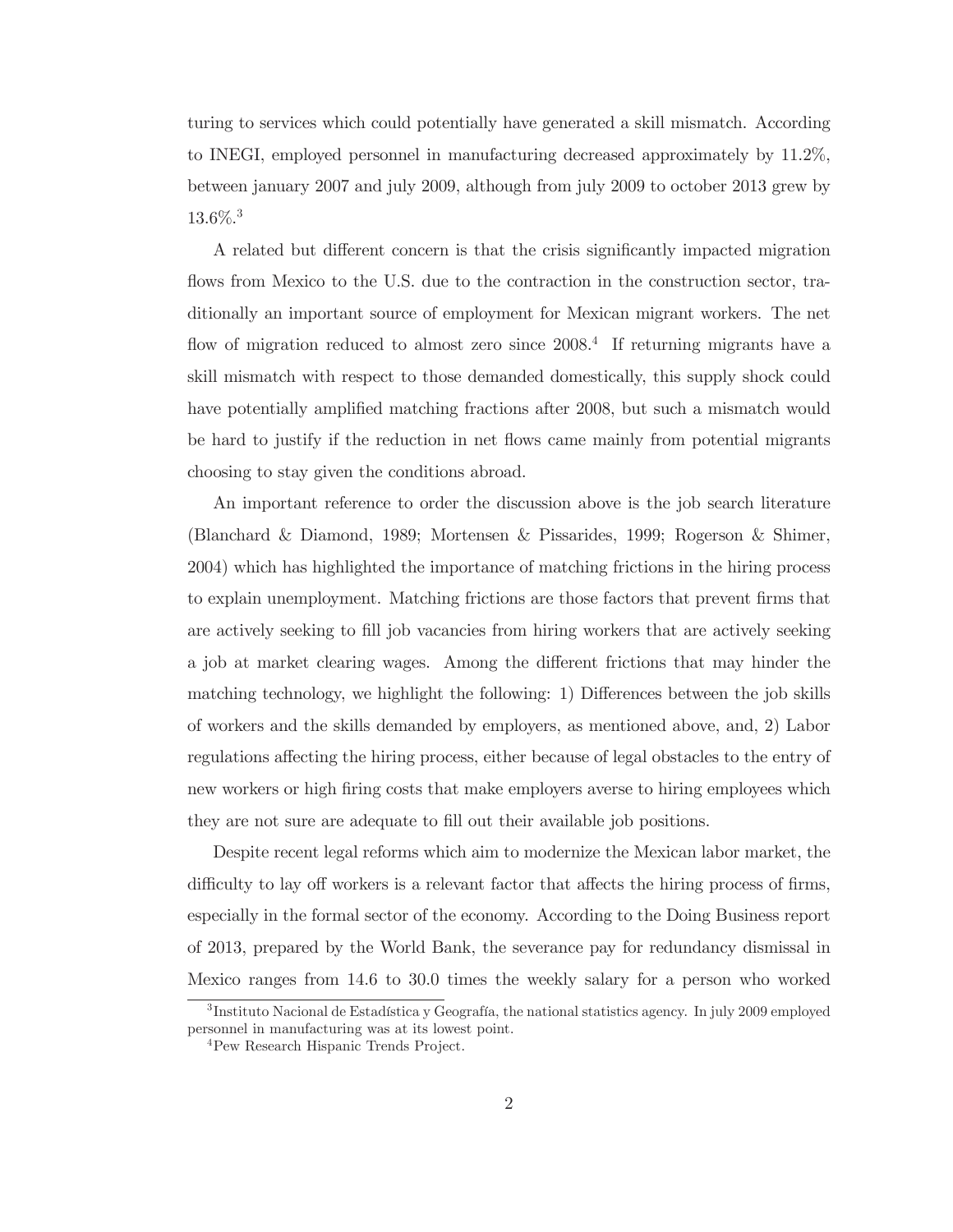for a year to ten years, respectively. The average severance payment for some Latin American countries (Brazil, Chile, Colombia and Peru) ranges from 3.0 to 20.1 times.

In this context, this paper analyzes if changes in matching frictions can explain the increase in Mexican unemployment after 2008. Although our data will not allow us to distinguish which of the theories above might be the source of the changes in frictions, we will contribute to the debate by quantifying the magnitude of the change and seeing if it can potentially explain the size of the shift in the unemployment level.

To measure the level of frictions, we analyze a novel data set from a government job placement service in Mexico administered by the Ministry of Labor.<sup>5</sup> This data set is the only source we are aware of that contains information on job vacancies in Mexico. It also contains information on job seekers and placements executed through the system. By observing the demand and supply of labor separately, the data allows us to assess whether changes in matching frictions are responsible for the sustained increase in unemployment after 2008.

Using this data set, we estimate the matching function, the reduced-form relation between unemployment, vacancies, and new hires. Our parameter estimates are consistent with those reported in the literature for developed economies: the matching function exhibits constant returns to scale and a relative coefficient of about one half for vacancies with respect to unemployment (Blanchard & Diamond  $(1989)$  and Petrongolo & Pissarides  $(2001)$ ).

We also find evidence of a reduction in the efficiency of the matching function during the 2008 crisis. The estimated effect explains 70bp of the 233bp increase in the unemployment rate, so we conclude that an alternative explanation is required to explain most of the movement in unemployment.

Our work is related to Barnichon & Figura  $(2011)$  who decompose the cyclical movements in the aggregate efficiency of the matching function into changes due to composition and dispersion effects. Composition effects occur because workers with lower idiosyncratic matching efficiencies increase their share of the unemployed during recessions. For example, typically during recession there is an increase in the share

 ${}^{5}$ Secretaría de Trabajo y Previsión Social (STPS).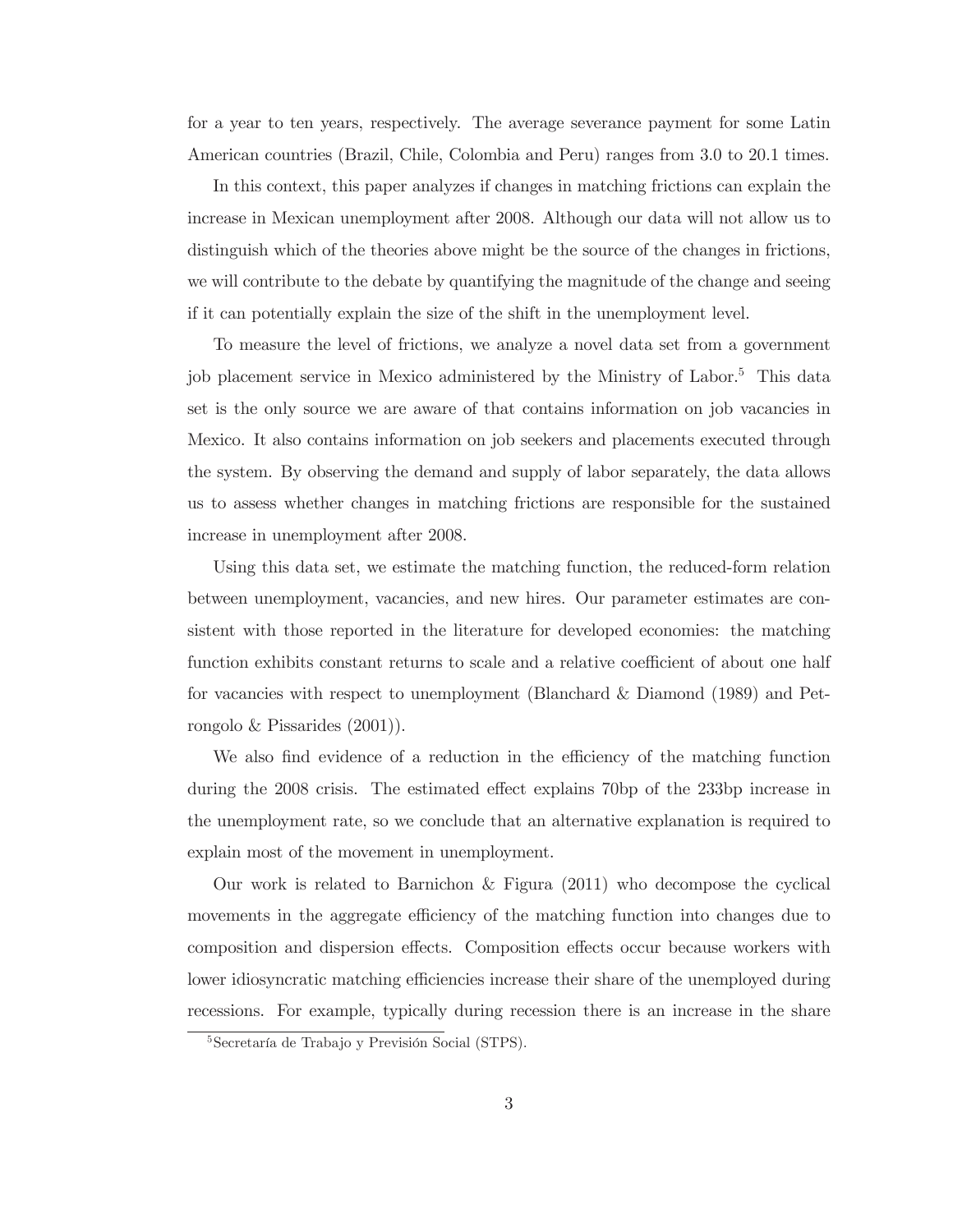of long-term unemployed which also have lower matching efficiency. Dispersion occurs because of variance in the market tightness between separate labor markets that shows up as a loss of efficiency in the aggregate data. Such dispersion would be consistent with concerns of mismatch. From their empirical estimations, the authors conclude that dispersion explains relatively little of the cyclical movements compared to the composition effects. In a related work, Sahin et al. (2012) find that "mismatch across industries and occupations explains at most one-third of the total observed increase in the unemployment rate" while "geographical mismatch plays no apparent role".

In spite of the fact that throughout the paper we focus on real frictions and do not analyze the response of wages, it is necessary to note that an important concern from a central bank's perspective is the role of nominal wage rigidities in introducing frictions in the labor market. This is particularly relevant in the new macroeconomic environment of the Mexican economy, where the double digit inflation observed in the 1990s gave way to a very different behavior since the 2000s. For example, although GDP in 2009 dropped 4.7% at an annual rate, core inflation decreased only 1.3 p.p. (from 5.5% to 4.2%). This contrasts with the experience of 1995 during the Tequila crisis, where GDP declined 5.8%, while core inflation spiked from  $7.7\%$  in 1994 to 50.6% at the end of 1995.

The rest of this paper is organized as follows. Section 2 reviews the main characteristics of the data we use. In section 3 we present our measure of labor market tightness in Mexico and relate it to some important macroeconomic variables through the cycle. Section 4 introduces our specification for the matching function and provides our estimation results. In section 5 we analyze if changes in matching frictions can explain the increase in Mexican unemployment after 2008. Section 6 concludes.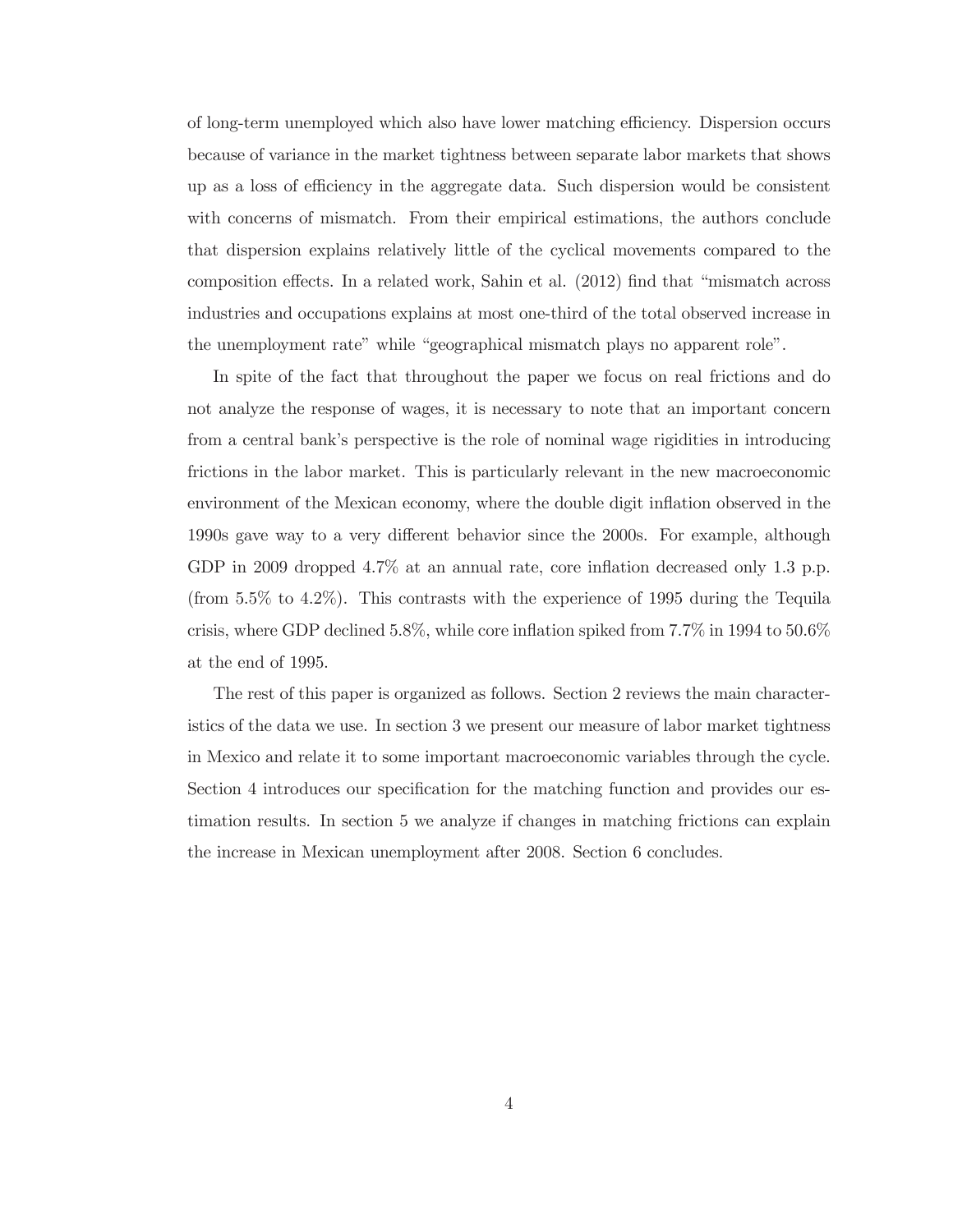## 2 The Data

Since we employ a novel data set, it is worth reviewing its main characteristics in detail. One important hindrance to develop empirical studies of matching frictions in developing countries is the lack of data on job vacancies. In this work, we analyze a new data set that comes from *Bolsa de Trabajo* (BT) which is a government-run free employment service under the supervision of the Ministry of Labor. The data set includes monthly observations for vacancies, job applications and hirings through the system from January 1993 to April 2013 for each of Mexico's  $31$  federal states and its Federal District (Table 1 reports some summary statistics). This source of information allows us to analyze the job matching process in a well-defined segment of the Mexican labor market.

The *Bolsa* handles large volumes of job seekers and vacancies in about 160 branches throughout Mexico. The main aim of BT is to link job seekers with job openings that are appropriate to their profile. A job seeker is a person who has registered with BT during a month to apply for a job. Although job seekers are not necessarily unemployed we will treat them as such.

The system is run by state-level authorities and the information is collected by the federal government. The service works under quite specific terms. Job seekers have to fill out in person a detailed form with their qualifications and interests. If they are still looking for a job after one year they have to begin the process again. BT offers job seekers guidance and feedback on the availability of current vacancies to find an appropriate fit.

On the other side of the market, firms post vacancies and are also required to fill out a detailed form when registering them, including the exact number of vacancies and type of employee wanted. Every two weeks firms report if their vacancies are still open. Firms are not required to register their vacancies in person: BT offers the option to register it through a BT agent. These procedures render vacancies a specific meaning with a well-defined lifespan.

At the final stage of the process, BT sends job seekers to interview with employers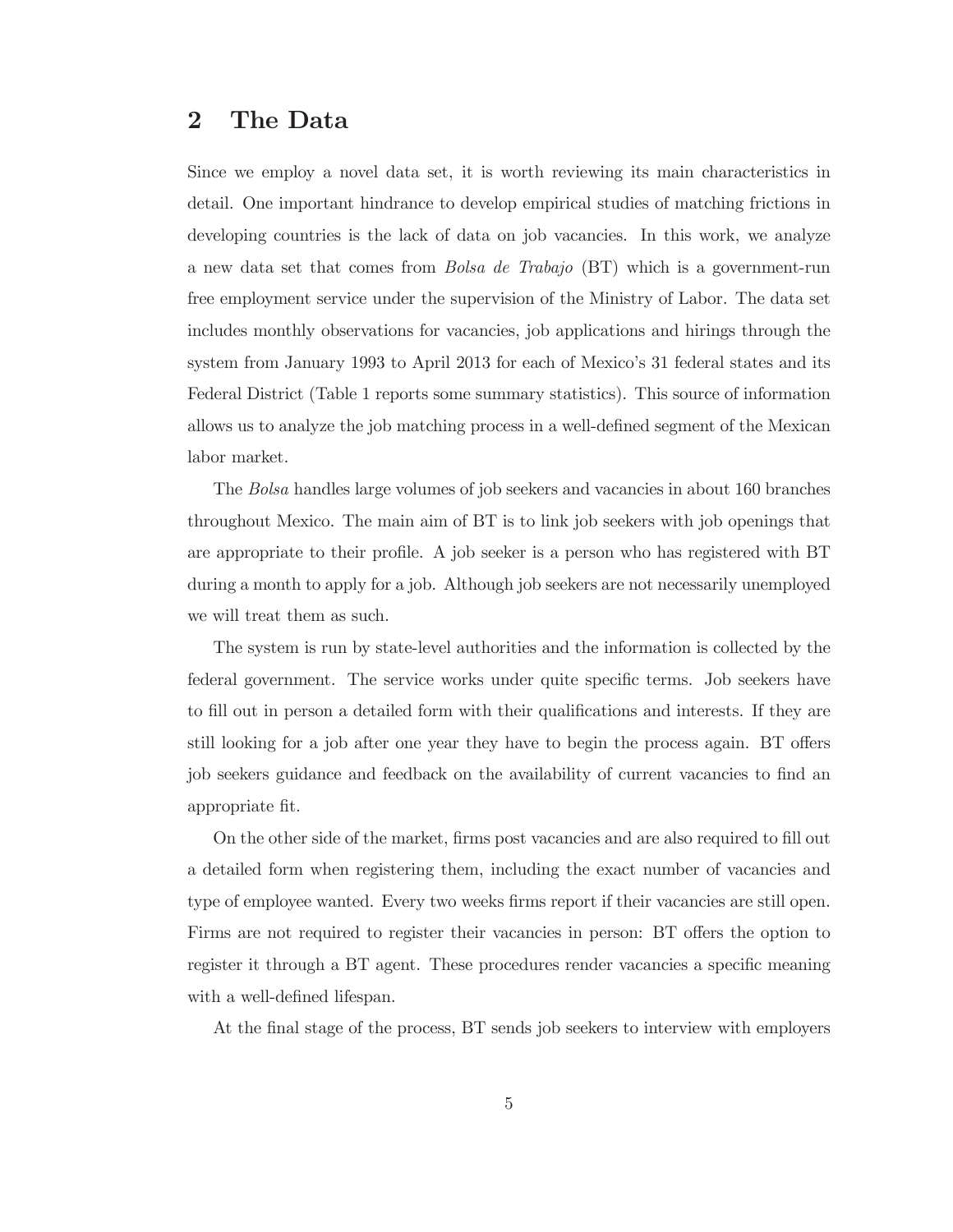which decide to hire them or not. No fees are charged for any of these services, but firms are required to disclose whether a hiring was successful.

ET has strict criteria to ensure there is no redundancy in their administrative records. They have procedures to prevent a worker from registering more than once in the system and require that firms post a separate vacancy for each unique employment position. If a firm is recruiting several workers for the same position it registers a separate vacancy for each of them in the system.

A concern on the scope of our data is that all BT branches are located in the main urban areas of each state. A casual inspection of the posted vacancies shows that the majority of them are urban jobs, for example, secretaries, plant managers, electricians or plumbers. Given the transient nature of many rural jobs, it is hard to imagine that a rural employer would use job postings to fill out its vacancies. Because of this we interpret our data set as representative of urban jobs and will hereafter mostly compare our predictions with the urban series from the national employment surveys. In particular, we use the *Encuesta Nacional de Empleo Urbano* (ENEU) from 1993 to 2004 and the urban series of its successor, the *Encuesta Nacional de Ocupación*  $y$  $Employee$  (ENOE) from 2005 to 2012. This is somewhat convenient because the urban employment series are the longest available for the Mexican labor market. For the period in which the ENOE becomes available, 2005-2013, urban workers represent, on average, 80% of all employed workers, while the urban unemployed represent, on average,  $88\%$  of the unemployed population.

Another concern with our data is that it might be skewed towards the formal sector, since firms are asked that the vacancies they post comply with all labor regulations. This could in principle alter the representativeness of the data, since informality is  $\alpha$  especially prevalent in the Mexican labor market, accounting for approximately 60% of the employed population,<sup>6</sup> yet it is unclear how the BT can guarantee that firms comply. Because of this, currently we have decided not to analyze the relationship of

 ${}^{6}$ INEGI has two different measures for informality the Tasa de ocupación en el sector informal, which is around  $28\%$ , and the *Tasa de Informalidad Laboral*, which is around  $59\%$ . The first measure includes workers in informal firms as well as the self-employed, while the second measure includes all those workers in the informal sector as well as the workers in the formal sector who do not receive the benefits required by law.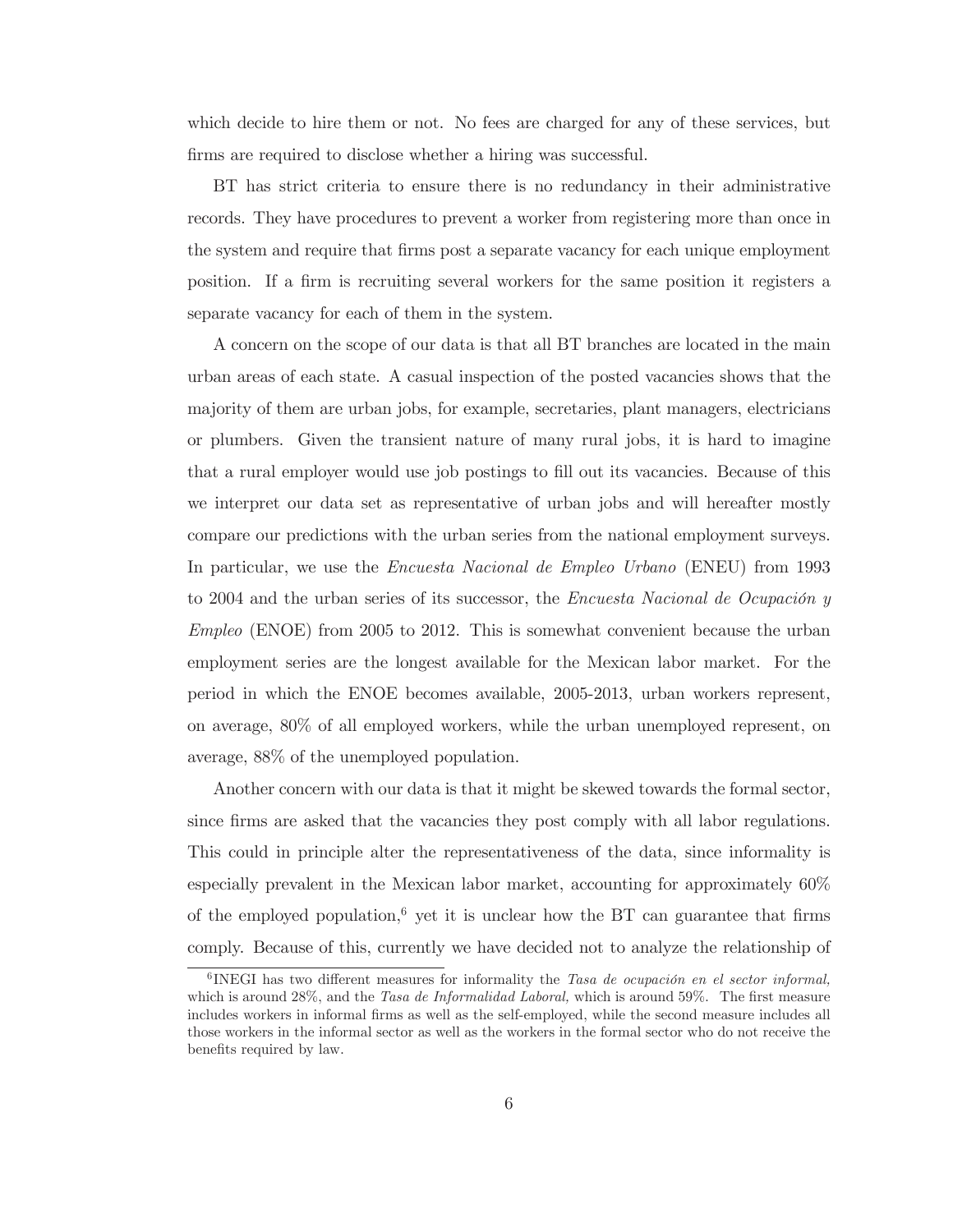our data with the (unobserved) formality status of its job placements.

It is important to understand that the BT is not in itself a major player in the Mexican labor market. For example, when we compare the hirings from the system with the gross flows from unemployment to employment reported in the national employment surveys we find that hirings through the Bolsa are on average 6.4 times smaller than the total gross flows.<sup>7</sup> Instead, we take our data to be a good proxy for the gen- $2 \text{ real conditions of the Mexican labor market through the cycle subject to the caveats}$ previously mentioned: it is biased towards urban and formal employment.

Finally, it is worth mentioning that the Ministry of Labor offers an independent parallel employment service called "Portal de Empleo" that forms matches between workers and jobs through an online site. This service is relatively new, starting in March 2002. Because of this, we observe an exponential growth in the data as it became more popular, which stabilized in recent years (Figure 1b).



Source: Mexican Ministry of Labor.

A disadvantage of the data from Portal is that there is no easy way to evaluate the quality of the data, since there are no controls to prevent a job seeker or a firm from filling more than one posting. The experience in other countries, especially in

<sup>&</sup>lt;sup>7</sup> Because the ENEU/ENOE data suffer from a downward bias due to time-aggregation, this number overstates the relative size of BT.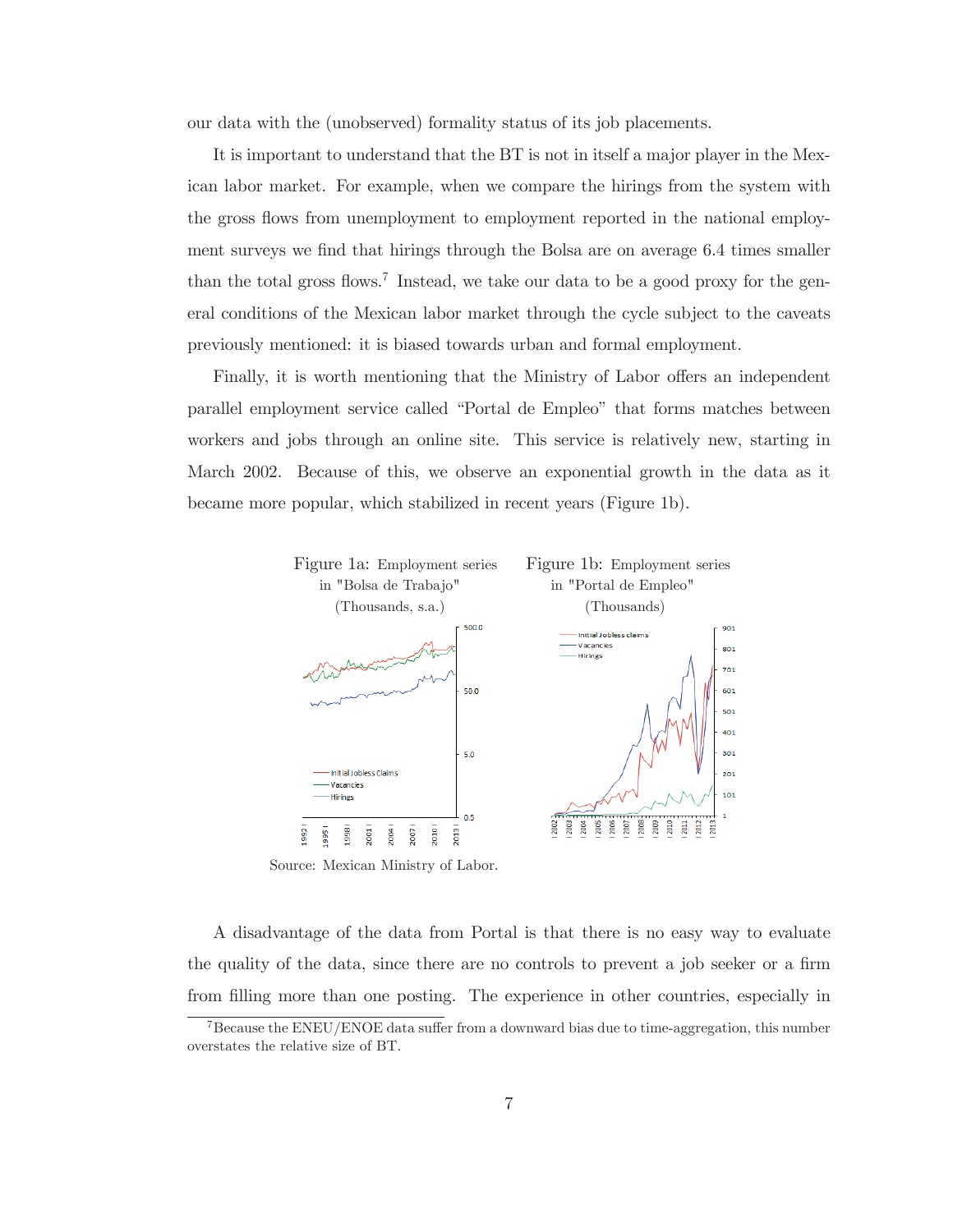developed ones, shows that the online vacancy publishing services have tended to displace traditional services. So far it is not clear that this has happened in Mexico and so we decided not include this information in our analysis.

# 3 Some macroeconomic facts of labor market tightness in Mexico.

The fact that we have data available for both the supply and demand side of the labor market allows us to study for the first time the relationship between some labor indicators commonly used in the job search literature and other macroeconomic variables in Mexico. The purpose of this section is twofold: first we present some macroeconomic facts of the Mexican labor market tightness and then we relate them with the literature (Shimer  $(2005)$ , Rogerson & Shimer  $(2010)$ ). We are especially interested in describing the behavior of labor market tightness during economic downturns, its correlation with the output gap, productivity and wages.

Figure 2a presents two standard indicators for the Mexican labor market, the national unemployment rate and urban unemployment rate. Both indicators are highly correlated  $(0.97)$  and show a similar pattern during the 2008 crisis: a significant rise in unemployment in the first quarter of 2009 that has persistently remained at above crisis levels. The main advantage of using urban employment series is that they are the longest available for the Mexican labor market, making it possible to compare two periods of sharp economic downturns, the 1994 crisis and the 2008 crisis. As seen in the Figure 2a, during the 1994 crisis the peak in unemployment was even higher than in the current crisis. However, the recovery of economic activity led to a rapid decrease in the unemployment rate, which by the third quarter 1997 returned at a level similar to that observed in the pre-crisis period.

The behavior described above can be also seen in other labor market indicators. For example, Figure 2b shows the underemployment rate,<sup>8</sup> which reflects the underu-

 $8$ Población Subocupada: Persons in underemployment are all those who worked or had a job during the reference week but were willing and available to work for more hours than their job currently permits. This is the definition used by the International Labour Organization (ILO).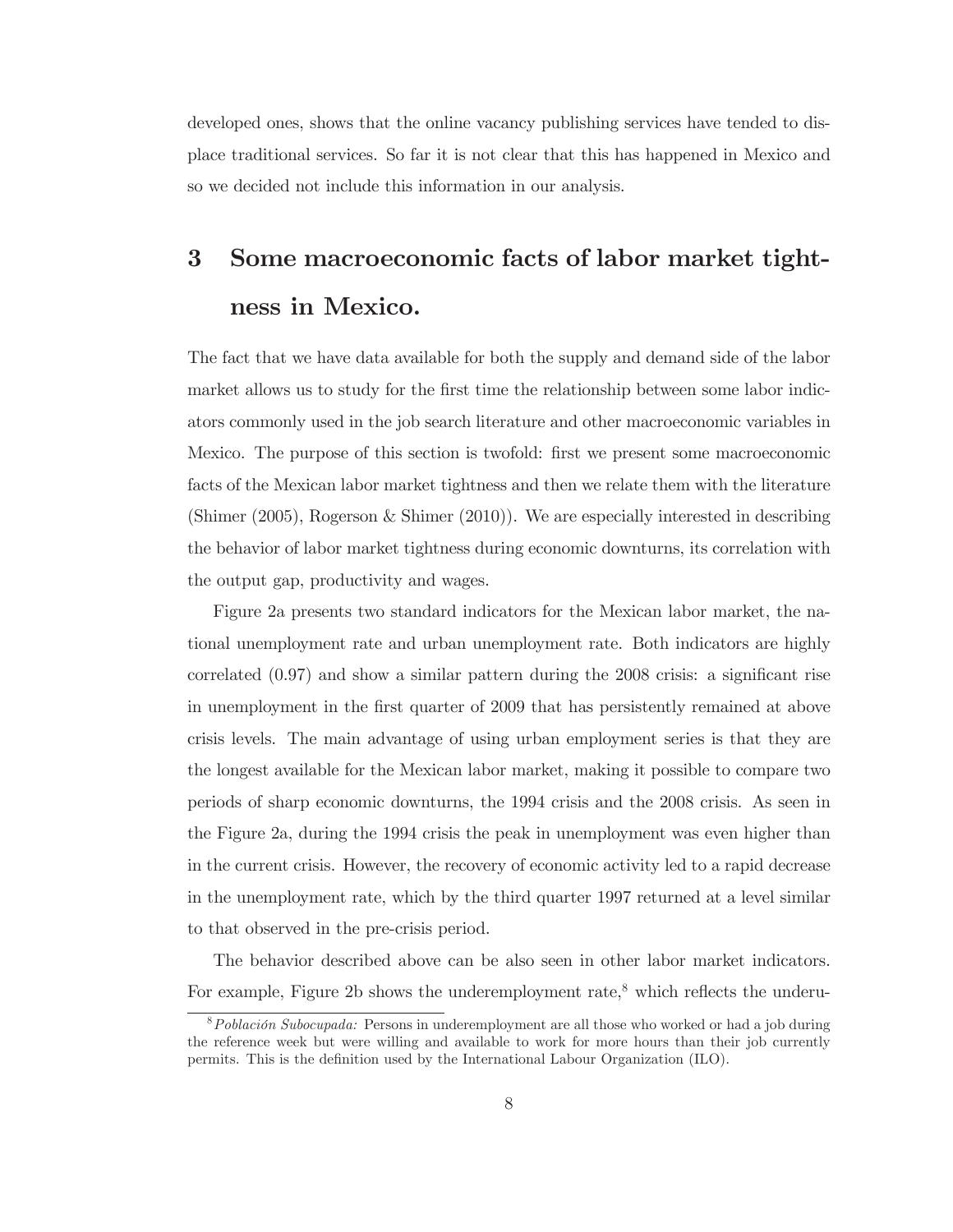tilization of the productive capacity of the employed population. The lack of unemployment insurance in Mexico forces a share of the unemployed workers to move to part-time jobs. This induces unemployment figures for Mexico to be relatively low by international standards, making indicators such as underemployment rate particularly informative to understand the country's labor dynamics.

We construct a series for labor market tightness for each state as the ratio between the number of vacancies posted by firms,  $v_{j,t}$ , and the stock of unemployed,  $u_{j,t}$ , in each period t an each state j:  $\theta_{j,t} \equiv \frac{v_{j,t}}{u_{j,t}}$ . As mentioned above, BT contains information for each of Mexico's 31 federal states and its Federal District. We treat each state as a single labor market with the exception of the Metropolitan Area of Mexico City (MAMC), which includes the State of Mexico and the Federal District. This issue will be thoroughly discussed in the next section.



The numbers represent the average for 1993-2008 and 2009-2012, respectively. Source: Mexican Ministry of Labor.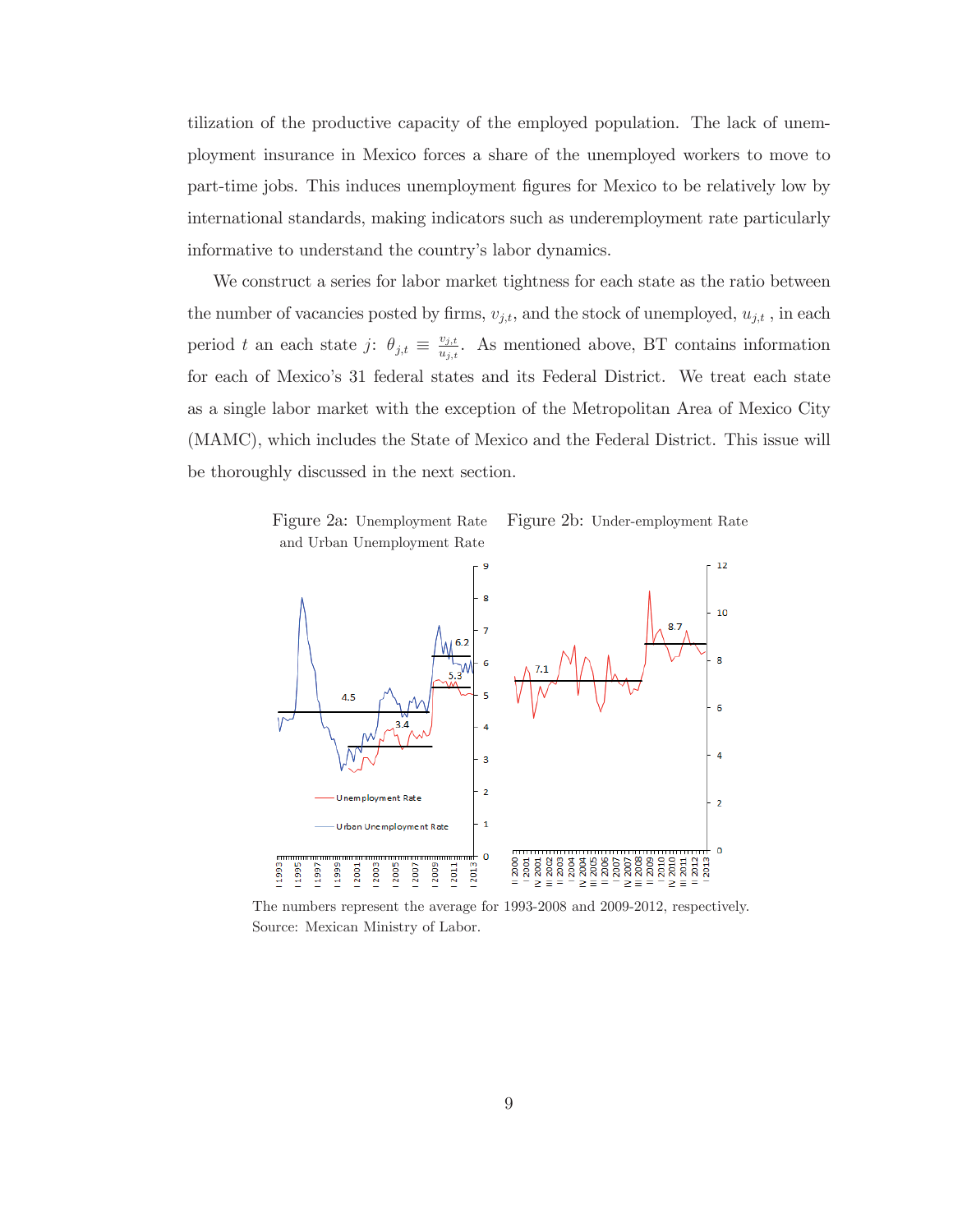We define the aggregate labor market tightness as the weighted average of the market tightness in each state using the size of its labor force,  $LF_{j,t}$ , as weights. Thus, our measure of market tightness is

$$
\theta_t = \sum_j \frac{L F_{j,t}}{\sum_k L F_{k,t}} \theta_{j,t}
$$

Figure 3 presents the quarterly labor market tightness in logs as deviations from an HP trend with a smoothing parameter equal to 1600. There we can see that the Mexican labor market tightened substantially from the third quarter of 1995 to the second quarter of 2001. This tightening was accompanied by a steady decline in the urban unemployment rate from a peak of 8.0 percent in the third quarter of 1995 to 3.4 percent in 2001. Figure 3 shows that market tightness decreased significantly during 2009 while recovered to pre-crisis levels by 2010 but the unemployment rate did not (see Figure 2a). There could be two explanations for this: either the efficiency of the matching function decreased or there was an increase in the firing rate (the rate at which workers leave jobs). Although our estimations below do find evidence of a decline in matching efficiency, we will show that the magnitude is not enough to explain the size of the increase in unemployment.



Note: Shaded areas represent cyclical downturns. Source: Own calculations with data from INEGI and Mexican Ministry of Labor.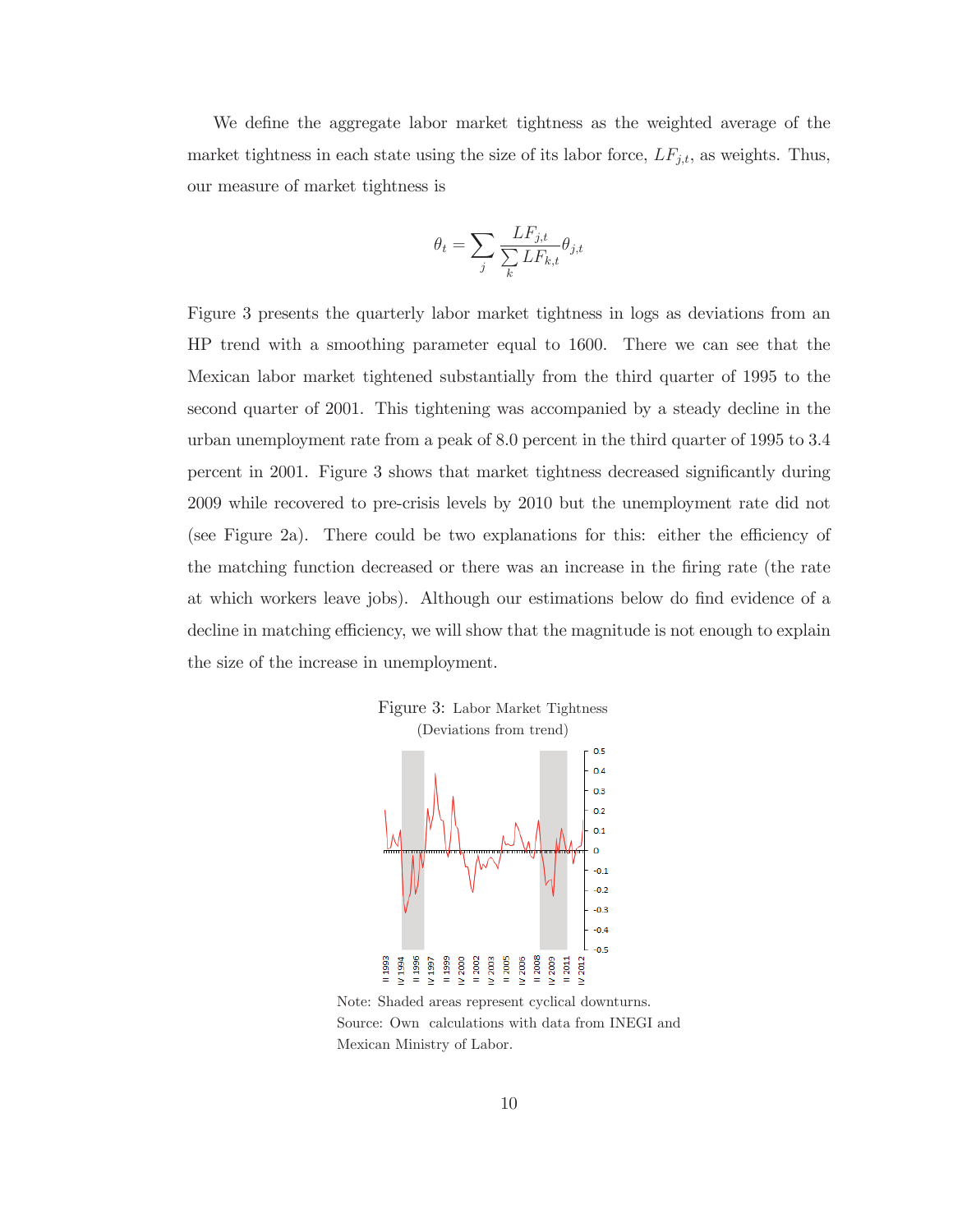Next, we relate our measure of  $\theta$  to three fundamental variables of the Mexican economy: the output gap, labor productivity and real wages. The results are consistent with those found in the literature. Table 2 summarizes the detrended time series of our measure of market tightness, output gap, labor productivity and wages. All variables are reported in logs as deviations from an HP trend.

In Figure 4a we show the output gap and our measure of labor market tightness. Both series are positively correlated with each other  $(0.66)$ . Thus, recessions are associated with times when unemployment is higher relative to the posted vacancies; whereas in expansions the demand of labor is large relative to the supply, giving rise to a tighter labor market.



Notes: Seasonally adjusted market labor tightness,  $\theta$ , built from BT data. The time series of the output gap and labor productivity are constructed by Banco de México from INEGI statistics. The time series for the real IMSS reference wage is constructed with data from INEGI. All variables are reported in logs as deviations from an HP trend with smoothing parameter 1600.

Figure 4b shows that the correlation between contemporaneously measured labor tightness and labor productivity is 0.50. Shimer  $(2005)$  finds a similar correlation of 0.40 between labor productivity, measured as real output per worker in the nonfarm business sector and the  $v/u$  ratio. All else constant, an increase in labor productivity makes vacancies relatively cheap, whereas unemployment becomes relatively expensive, giving rise to a tightening in the labor market. Despite the success of the Mortensen-Pissarides search and matching model (Mortensen and Pissarides (1994), Pissarides  $(1985, 2000)$  to explain many facts about unemployment and gross flows it has been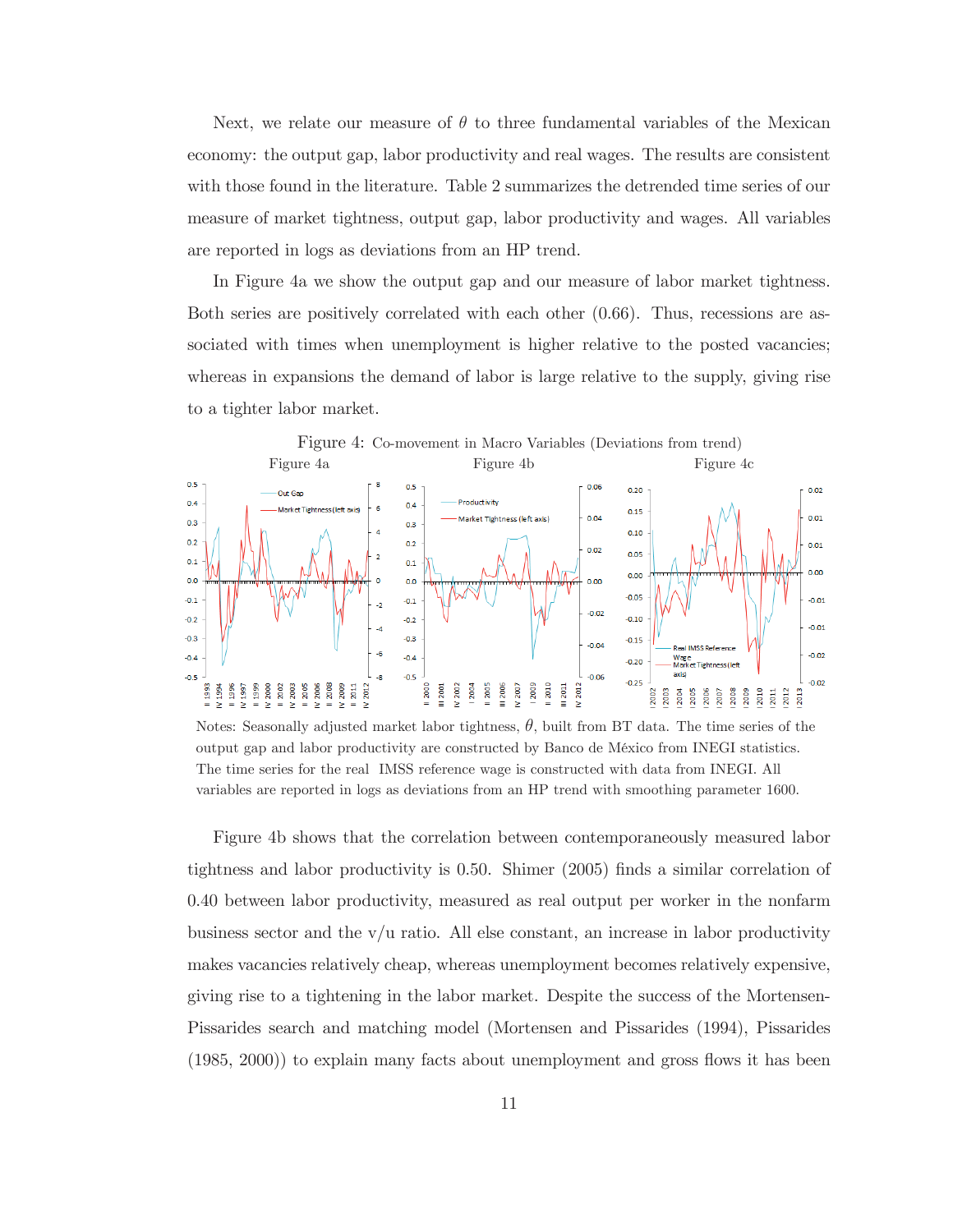argued (Shimer  $(2005)$ ) that the model cannot explain the cyclical behavior of labor market variables (e.g. vacancies and unemployment) in response to measured productivity shocks consistent with the data. The correlation between contemporaneously measured labor market tightness and productivity is closed to 1 in those models. For instance Shimer  $(2005)$  and Hagedorn and Manovskii  $(2008)$  use different versions of the standard search and matching models and found a correlation of  $0.999$  and  $0.967$ , respectively. This is much larger than what we observe in our data.

Finally, Figure 4c shows the co-movement between  $\theta$  and the IMSS reference wage in inflation-adjusted pesos. The contemporaneous correlation between these two variables is 0.29, while the four lag correlation between them rises to 0.55; the latter suggests that  $\theta$  is a good predictor of real wage growth. Hence, a tightening of the labor market is associated with an increase in real wages paid to the employees four quarters ahead. If the number of vacancies increases relative to the number of unemployed, a job seeker may expect to find a vacant relatively more quickly than a firm may expect to find an unemployed worker. Thus, the firm may offer higher wages, with a lag, in order to improve its hiring probability.

## 3.1 The empirical specifications and some preliminary analysis

As is standard in the literature, we model the total number of new hires as a Cobb-Douglas function of vacancies and unemployment:

$$
U_{j,t}H_{j,t} = A_{j,t}V_{j,t}^{\alpha_v}U_{j,t}^{\alpha_u}
$$
\n<sup>(1)</sup>

Where  $j=1,\ldots,N$  denotes the state-level cross-sectional dimension and  $t=1,\ldots,T$ the time series dimension;  $H_{j,t}$  denotes the monthly hiring probability, the percentage of unemployed workers that find a job during period t,  $U_{j,t}$  times  $H_{j,t}$  denotes the number of hires during period t, while  $V_{j,t}$  and  $U_{j,t}$  denote the number of vacancies and unemployed, respectively. As in Kano and Ohta (2005),  $A_{j,t}$  denotes region-specific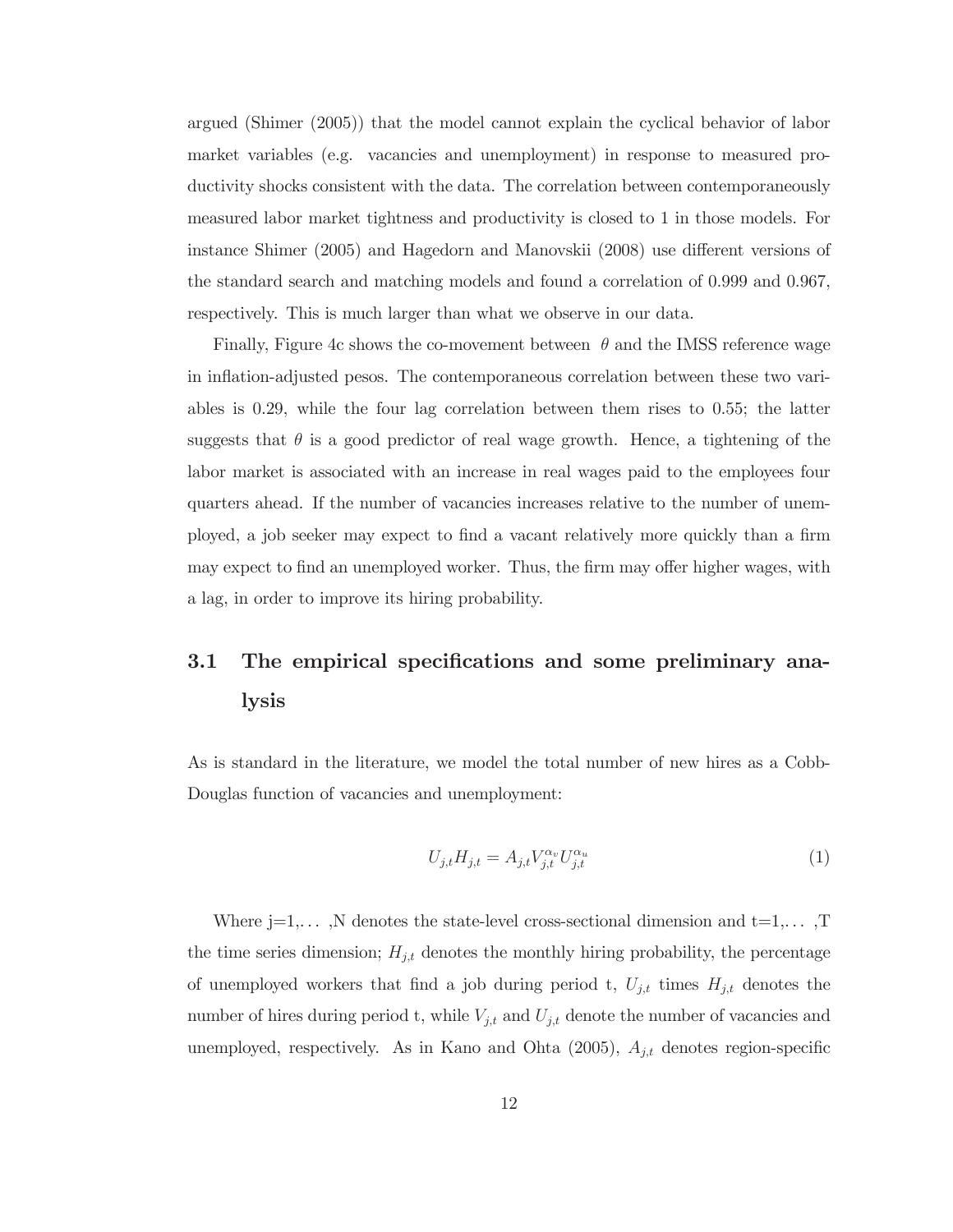and time-varying matching efficiency, which we model in the following way:

$$
A_{j,t} = e^{\alpha + \mu_j + \lambda t + \varepsilon_{j,t}} \tag{2}
$$

Where  $\mu_j$  denotes time-invariant regional attribute for j,  $\lambda$  stands for a stateinvariant time attribute for t, and  $\varepsilon_{j,t}$  is a random shock for state j at period t. We consider each state to be a separate labor market with one exception: since most of the BT offices in the State of Mexico are in municipalities of the Metropolitan Area of Mexico City (MAMC), we integrate the data with the series for the Federal Disfunctional single labor market. This criterion is consistent with the definition for the main metropolitan areas used in national labor surveys, which includes only those municipalities that belong to the same state, with the exception of the MAMC.

At this point, it is worth mentioning that there are some peculiarities with the data coming from MAMC. As shown in Figure 5b, all series, the flow of initial jobless claims, vacancies and hirings, show a significant drop during the first quarter of 2010. This suggests the presence of a methodological change rather than a fundamental change in the market activity. Since the MAMC represents a large share of the labor market, this decline is reflected at the national level. Figure 5a shows that the discrete drop is observed in all of our series although Figure 5b shows it occurred in an approximately proportional matter. Nevertheless, this measurement problem may be biasing our results towards finding losses in the efficiency of the matching process; therefore, as a robustness check, we will repeat our analysis excluding the MAMC. As shown in Figure 5c, once we eliminate the MAMC from our data we can no longer observe the decline in the first quarter of 2010.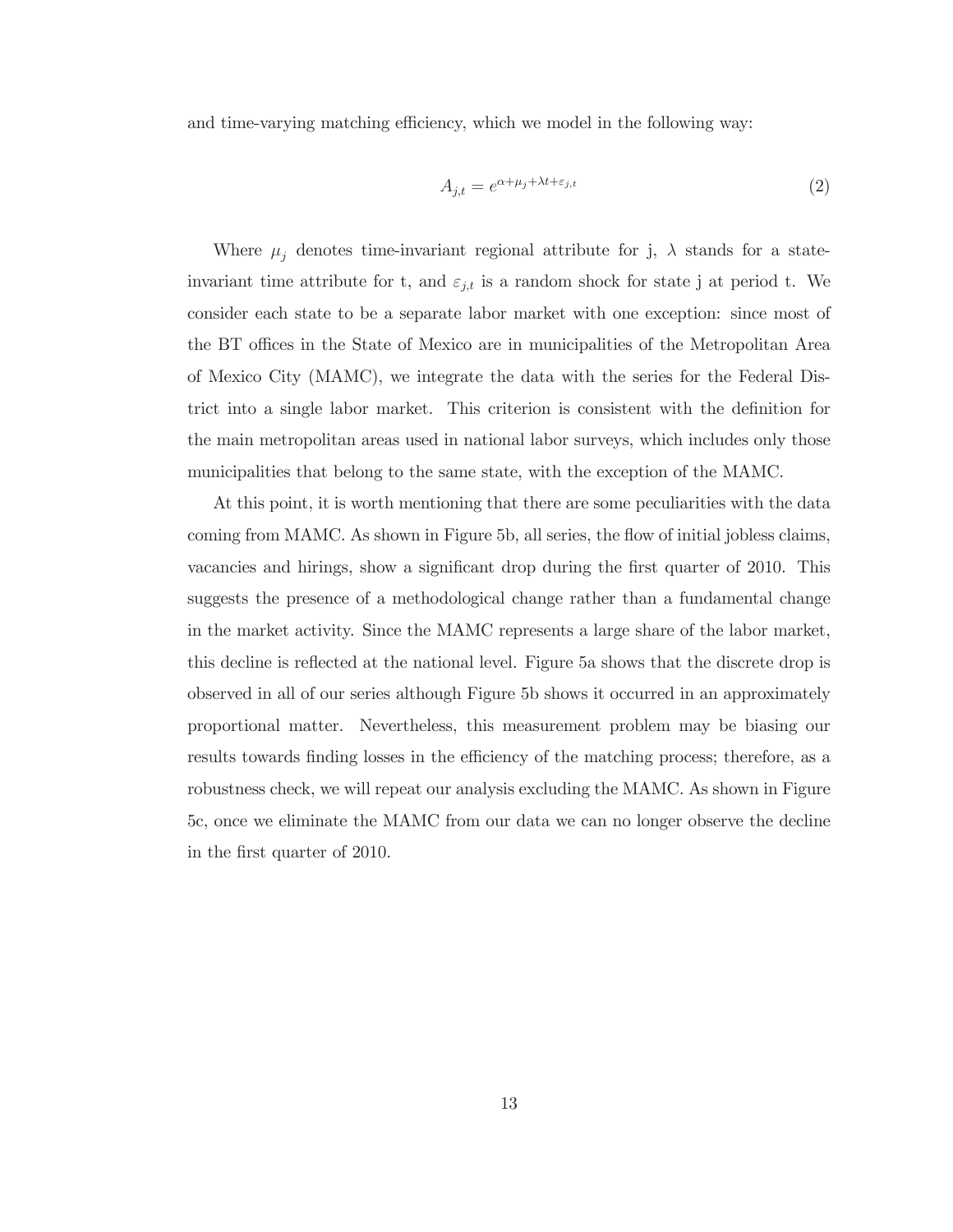

Notes: All series are seasonally adjusted and built from BT data. Source: Mexican Ministry of Labor.

Since our specification uses the stock of unemployed workers as an explanatory variable, it is necessary to build it from the flow data of the initial applications of job seekers. To do this we calculate the average duration of unemployment in Mexico reported in the national employment surveys. Table 3 summarizes this. To construct our stock variable, we build a weighted six-month moving average where the weights are proportional to the average number of unemployed workers who have been searching for a job for different lengths as reported in ENOE. For example, we consider all job seekers that enroll in BT to be unemployed throughout the month in which they enrolled but we only assume that a fraction equal to 0.31  $(=17.7/56.7)$  of those that enrolled in the previous month remain actively unemployed (Table 3). Although by truncating the window we disregard workers with long term unemployment spells, our six-month window covers  $95\%$  of all unemployed workers.<sup>9</sup>

Taking logarithms of Eq.  $(1)$  we have:

$$
\log(H_{j,t}) = a + \mu_j + \lambda t + \alpha_v \log(V_{j,t}) + (\alpha_u - 1) \log(U_{j,t}) + \varepsilon_{j,t}
$$
\n
$$
(3)
$$

Since we are interested in estimating potential changes in matching efficiency during economic downturns, we will add dummy variables for both the 1994 crisis and the 2008

 $9$  For robustness, we tried using a 9 month moving average. Our results do not change, but we had to drop too many observations close to the 1994 Tequila crisis.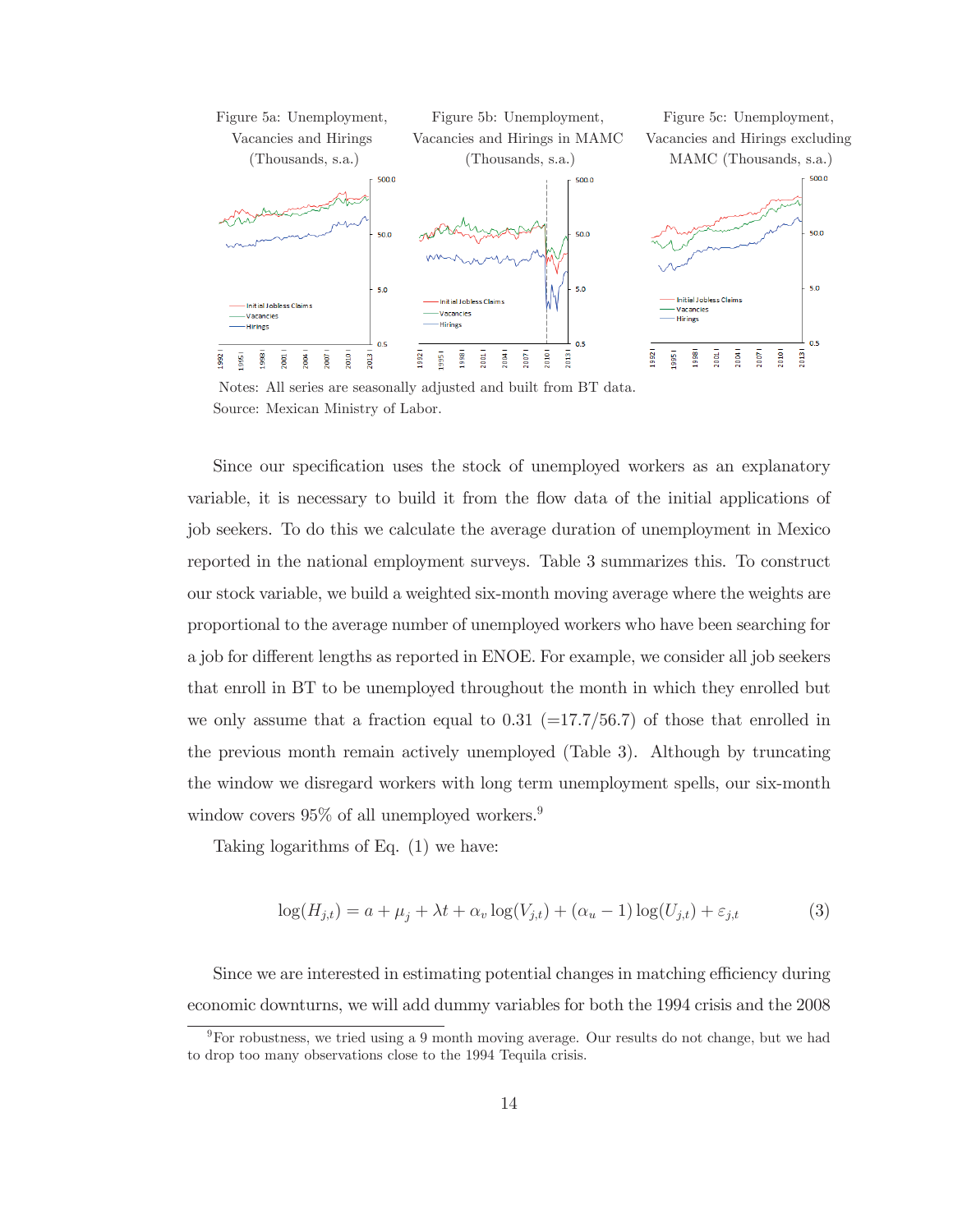crisis. The crisis periods were selected to match with periods where the monthly Global Indicator of Economic Activity (IGAE) was below its potential.<sup>10</sup>

$$
\log(H_{j,t}) = a + \mu_j + \lambda t + \alpha_v \log(V_{j,t}) + (\alpha_u - 1) \log(U_{j,t}) + \beta_{94} I_{95-97} + \beta_{08} I_{08-11} + \varepsilon_{j,t} (4)
$$

In all our regressions, our main coefficient of interest will be  $\beta_{94}$  and  $\beta_{08}$ , which estimate deviations from the average efficiency of the matching process during economic downturns. In Section 4 we will use our predicted values for the hiring probability with and without the dummy crisis to analyze whether the size of the estimated effect can explain the increase in unemployment during the crisis. With an abuse of language, we will say the predicted values with the crises dummies have matching frictions.

As a benchmark, we first estimate Eq.  $(4)$  through pooled OLS ignoring the individual effects  $(\mu_j)$  and controlling for possible heteroscedasticity by using robust standard errors. The pooled OLS estimates in the first column of Table 4 show that the elasticity on unemployment is 0.65, whereas the point estimate for the elasticity on vacancies is  $0.32$ . Consistent with the results for other countries, the function exhibits constant returns to scale (CRS), which we will impose in the rest of our regressions. This changes our regression as follows:

$$
\log(H_{j,t}) = a + \mu_j + \lambda t + \alpha_v \log(\theta_{j,t}) + \beta_{94} I_{95-97} + \beta_{08} I_{08-11} + \varepsilon_{j,t}
$$
(5)

Where  $\theta_{j,t}$  is our state-level measure of market tightness. Column 2 of Table 4 estimates our basic specification under the CRS assumption. The elasticity of hires to vacancies is around one third, which is smaller than the estimated coefficient for other countries.

Up to this point, we have only taken into account the average efficiency of the matching process without regard to persistent variations in the efficiency of the process across states. To incorporate this, our third regression repeats the exercise in

 $10$  Here we measure our monthly potential output using an HP filter with a parameter equal to 14,400.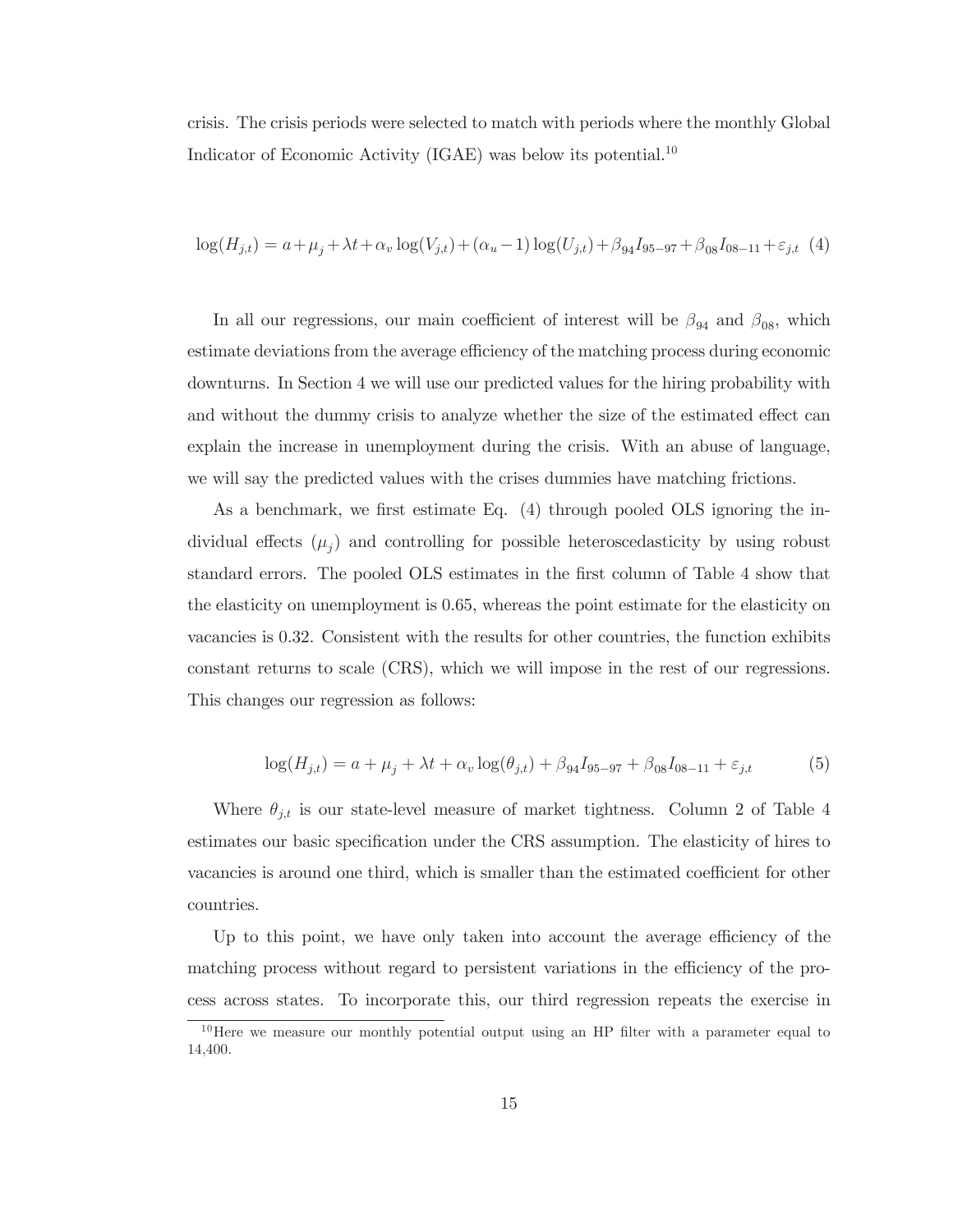column 2 including state fixed effects. The main difference between this regression and the one in the second column is the rise in the elasticity of vacancies from 0.32 to 0.46. This coefficient is closer to what has typically been found in the literature. We can reject the null hypothesis that the state fixed effects  $(\mu_j)$  are jointly equal to zero  $(p$ -value $< 0.0001)$ . Hence, there is evidence to reject the null hypothesis. Thus, it is important to consider in our estimation biases due to unobservable regional heterogeneity.

In Figure 6, we show the estimated fixed effects for our third specification. There seems to be a considerable variation across states. The majority of the estimates (19) exhibit a higher coefficient relative to the estimated average efficiency in the matching function (constant term), this implies that those states have a more efficient matching process, whilst the remaining 12 show a lower relative efficiency.



Figure 6: Fixed Effects for Regression 3 in Table 4

Source: Own calculations with data from Mexican Ministry of Labor. Dashed lines represent confidence intervals.

The set of regressions 1-3 is potentially subject to an endogeneity problem due to reverse causality. Our theory of matching frictions assumes that increases in vacancies and the number of unemployed workers causes increases in the number of hirings. In the data, it might be the case that previous knowledge that a hire will take place causes workers to register as job seekers and firms to post vacancies.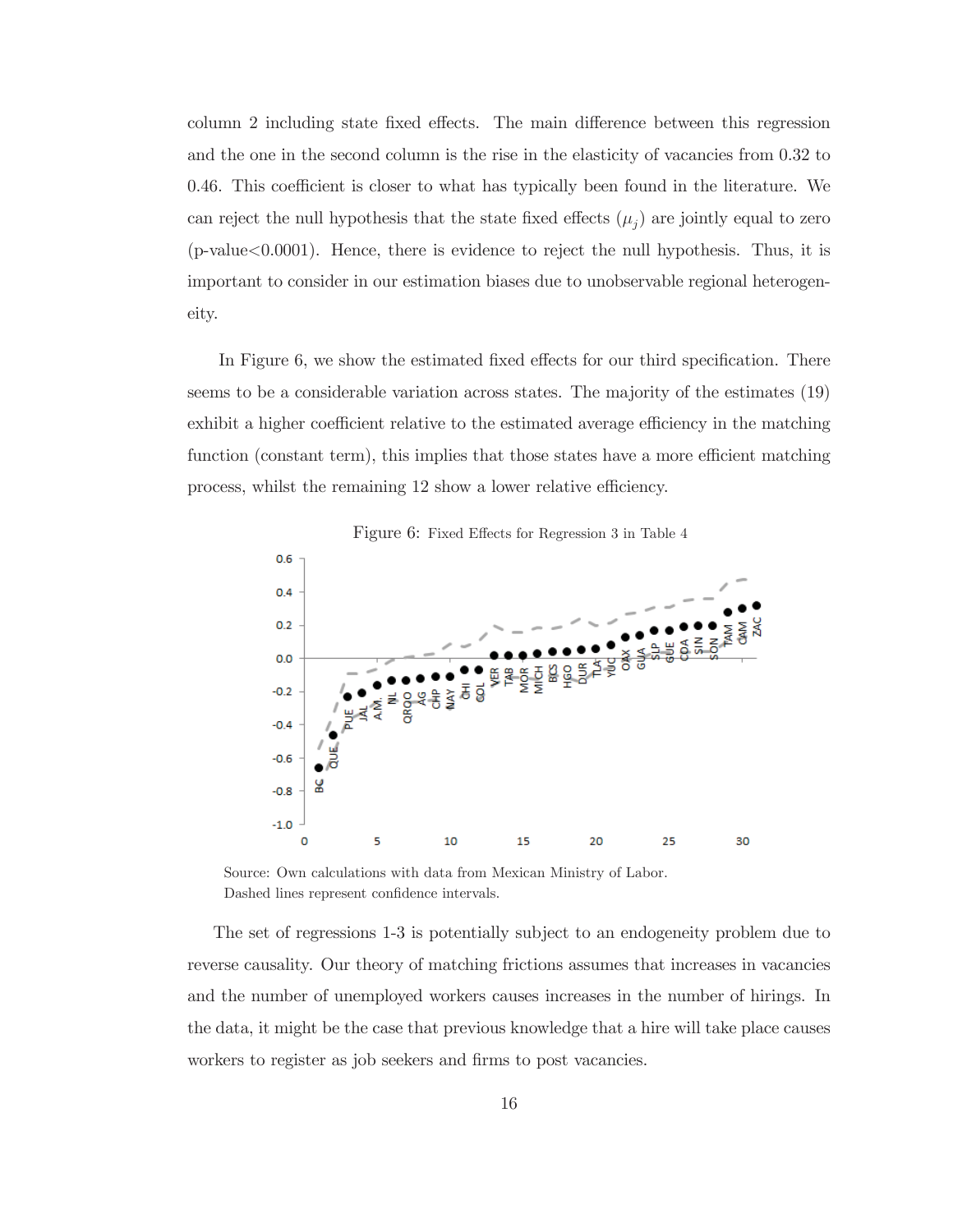To try and solve this problem, our next regression estimates (5) using instrumental variables, assuming CRS and maintaining the state fixed effects. As Blanchard and Diamond (1989), we use three lags for both vacancies and unemployment as instruments<sup>11</sup>. Our hope is that lagged values of unemployment and vacancies are correlated with the current value of labor market tightness and not directly correlated with the current value of the hiring rate.

Borowczyk-Martins, Jolivet and Postel (2013) use an alternative specification that models matching productivity as an ARMA process. They then propose a systematic procedure to identify which lags should be used as instruments. Since using a flexible reduced-form estimation to model cyclicality might bias our estimation against finding level changes during economic crises, we prefer to maintain our simpler specification while performing robustness checks on the lag selection for our instruments.

The equation for our first-stage of this regression<sup>12</sup> can be expressed as follows:

$$
\log(\theta_{j,t}) = a + \mu_j + \lambda t + \beta_{94} I_{95-97} + \beta_{08} I_{08-11} + \sum_{i=1}^3 \pi_i L^i \log(U_{j,t}) + \sum_{i=1}^3 \rho_i L^i \log(V_{j,t}) + \zeta_{j,t}
$$
\n(6)

Where  $\pi_i$  and  $\rho_i$  represent the coefficients for lags 1-3 for unemployment and vacancies, respectively and  $\zeta_{j,t}$  the error term. The value of the F statistic is 235.4, which is above the heuristic value of 10, indicates that we do not have a weak-instruments problem. We also conducted the Anderson-Rubin and Stock-Wright tests and, in both cases, we rejected the null that the instruments are weak. Finally, we performed Hansen's J test, testing overidentifying restrictions, and we did not reject the null that the instruments are valid at a 5% confidence level. (The p-value is about  $9\%$ , see Table  $7).$ 

The results for the second-stage of this regression show an increase in the elasticity of vacancies with respect to the estimates in the third column, which is consistent with

 $^{11}$ To analyze whether there is a systematic difference, we estimate our instrumental variables regression varying the number of lags on both variables, from 1 to 6 lags, without finding a significant difference. As robustness check, we also estimate our regression using lagged values of market tightness as instruments and our results do not change.

 $12$ The results for the first-stage regression can be seen in Table 6.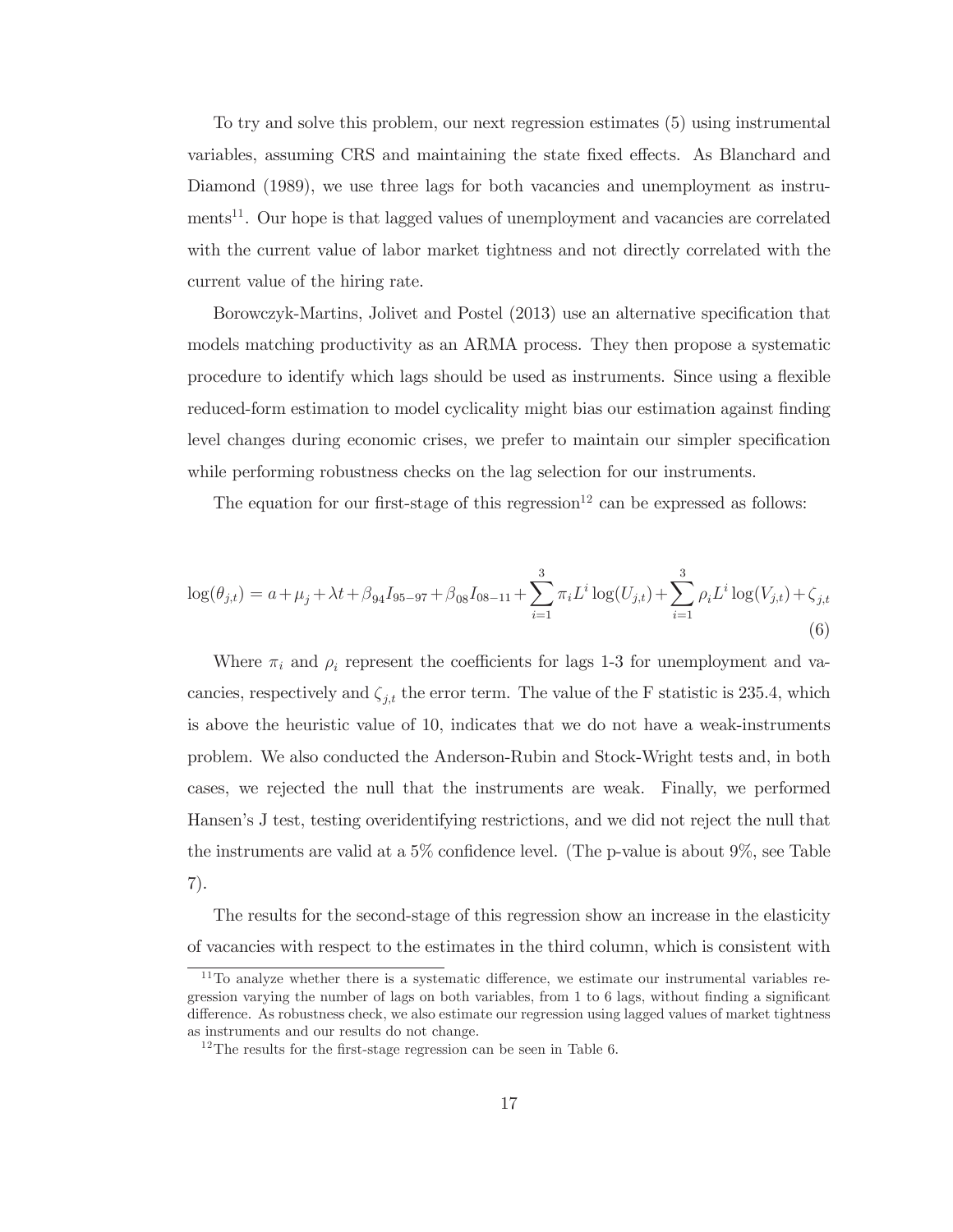the results found by Blanchard and Diamond (1989) once they use instruments. In our case, the coefficient changes from  $0.46$  to  $0.50$ .

Although the coefficient for the linear time trend is not statistically significant in most specifications, it gives us additional information about the evolution of the matching process. Averaging the coefficient for the linear time trend across the specifications in Table 4, our estimation suggests that the efficiency of the matching process in Mexico increased  $6.2\%$  in ten years.<sup>13</sup>

Focusing on our main coefficients of interest, the dummy variables during the two crises, we consistently find in all regressions a statistically significant decrease in the efficiency of the matching process during both economic crises. For 1994, the estimated loss in the efficiency of the matching function is between  $0.18$  and  $0.21$  log points, while the efficiency loss during the 2008 crisis is between  $0.11$  and  $0.13$  pp. For each of our specifications we tested the null hypothesis that  $\beta_{94} = \beta_{08}$ , and for all our regressions we fail to reject the difference between both crises (see Table 4). Since our reducedform estimation finds no difference in matching efficienty during 1994 relative to 2008 and the point estimate is larger for 1994, it is unlikely that this estimated loss in itself for could be the explanation for the persistent increase in unemployment observed in latter crises, but not in the first.

Finally, we perform two different robustness checks for our estimations. First, we complement the analysis by allowing a more flexible functional form by estimating a constant elasticity of substitution function (CES) instead of a Cobb-Douglas specification. We estimated the CES function through nonlinear least squares. This changes our specification in the following way:

$$
\log(H_{j,t}) = a + \mu_j + \lambda t + \frac{1}{\rho} \log(\gamma + (1 - \gamma)\theta_{j,t}^{\rho}) + \beta_{94} I_{95-97} + \beta_{08} I_{08-11} + \varepsilon_{j,t} \tag{7}
$$

Where  $\rho$  represents the elasticity of substitution between vacancies and unemployment and  $\gamma$  the share parameter. The results for the regression are presented in Column 5 of Table 4. This estimated value of  $\rho = -1.53$  suggests that the relationship between

<sup>&</sup>lt;sup>13</sup>We performed this calculation as follows:  $e^{(\bar{\lambda}\Delta t)}-1$ , where  $\bar{\lambda}$  is the average of the coefficient of linear time trend across specifications and  $\Delta t = 120$  or twelve months times ten years.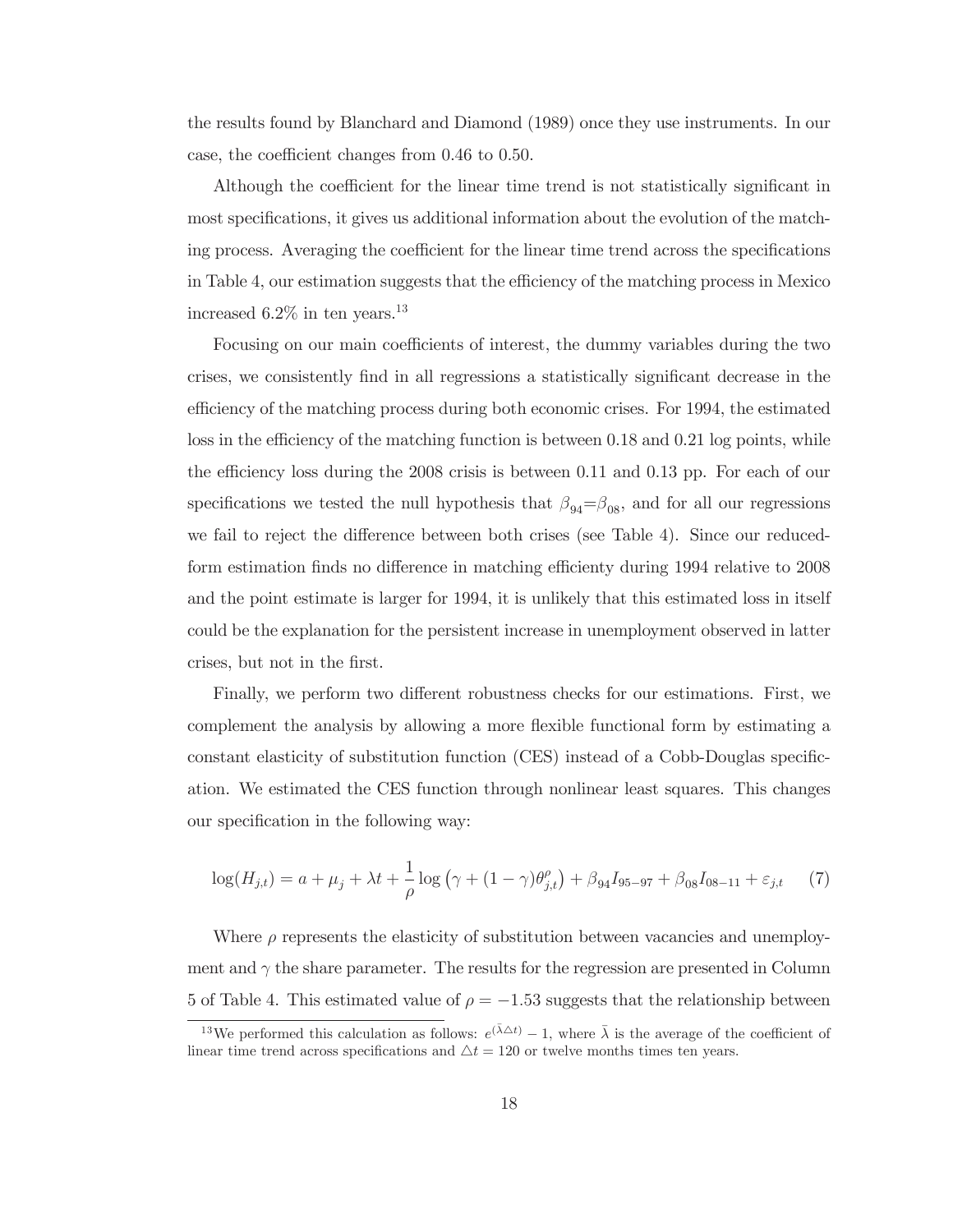vacancies and unemployment is more complementary than the one implied by a Cobb-Douglas matching function. Despite this difference, our estimates for the changes in the matching efficiency during the crises periods (1994 and 2008) are practically the same as those obtained in previous specifications.

We were also concerned that the methodological change in the MAMC data could be biasing our results. To address this problem, we repeat all our regressions excluding the MAMC. The point estimates, shown in Table 5, are consistent with those found in exercises involving all states. This suggests that the large movement in the MAMC is not guiding our results.

# 4 Can matching frictions explain the change in unemployment after 2008?

To evaluate the implications of our estimations for the unemployment rate, we use the following well-known steady-state formula that relates unemployment rate with flow rates. Assume the size of the labor force remains constant. Let  $\delta_t$  denote the firing rate: the rate at which employed workers become unemployed during period t which corresponds to a continuous time Poisson switching model. Likewise let  $h_t$  denote the hiring rate. If  $\delta_t$  and  $h_t$  remain constant for a sufficient period, the system will converge to the following steady state unemployment rate:

$$
u_t = \frac{\delta_t}{\delta_t + h_t}
$$

As is common in the literature, we assume the system converges to the steady state fast enough so that gross flows give an accurate approximation to the actual unemployment rate. This formula will form our basis to evaluate whether changes in our estimated hiring rate can explain changes in the unemployment rate. Our functional form allows us to do counterfactual analysis on what the hiring rate should be in the absence of changes in matching frictions (changes in  $A_t$ ) or under alternative paths for the observed market tightness (changes in  $\theta_t$ ).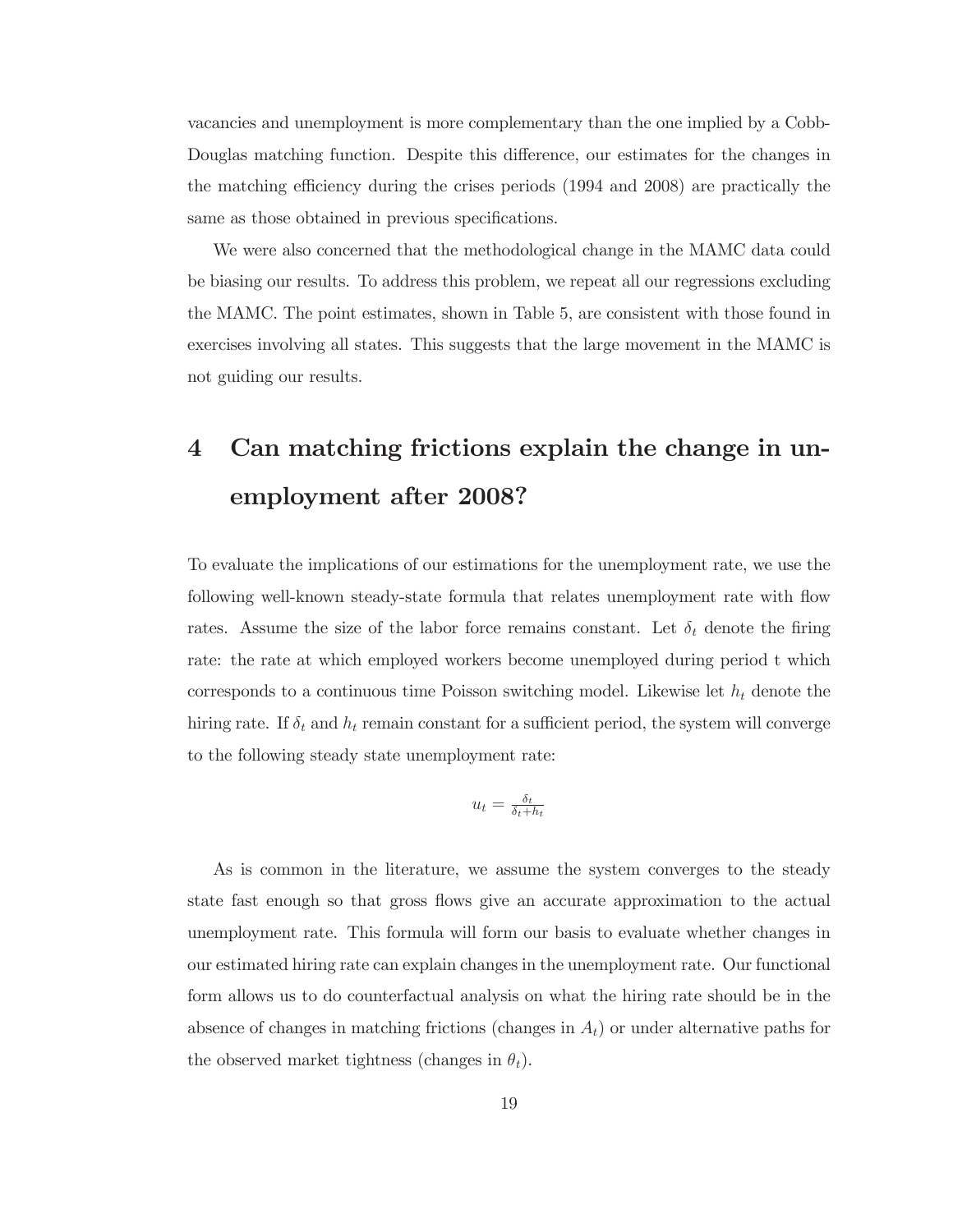But first we need an estimate of the firing rate  $\delta_t$ . We build one using the urban series of the national employment surveys (ENEU and ENOE). From this data we can identify workers who were employed in period t-1, which happened to be unemployed in the next period. Thus, we defined the firing probability  $D_{LS,t}$  as the number of people who changed their employment status from employed to unemployed between periods t -1 and t divided by the number of employed in t-1. The corresponding continuous time firing rate is given by  $\delta_{LS,t} \equiv -\log(1 - D_{LS,t})$ . Analogously, we construct the hiring rates and probabilities consistent with the gross flow of workers from unemployment to employment:  $h_{LS,t}$  and  $H_{LS,t}$  respectively.

A usual concern when working with discrete time data is the loss of labor transitions within periods, which can cause a significant bias in the transition probabilities. As argued by Shimer  $(2012)$ , this time aggregation bias can be more severe for the firing rate than for the hiring rate, since a worker who loses his job is more likely to find a new one without experiencing a measured spell of unemployment. This is especially true for Mexico given the long sampling window in ENOE (3 months) and the relatively short unemployment spells (85% of respondents have a duration of unemployment of less than 3 months, see Table 3).

To address this issue, we use the methodology proposed by Shimer  $(2012)$  to correct for time aggregation bias in the firing rate. Our adjusted firing rate,  $\delta_{SH}$ , is estimated numerically by solving the following formula:

$$
u_{t+1} = (1 - e^{-h_{LS,t} - \delta_{SH,t}}) \frac{\delta_{SH,t}}{\delta_{SH,t} + h_{LS,t}} + e^{-h_{LS,t} - \delta_{SH,t}} u_t
$$

Figure 7a shows the comparison between the firing rate estimated from the data available in the national labor surveys  $\delta_{LS}$  and the firing rate we obtain using Shimer's methodology  $\delta_{SH}$ . The first lesson we get from Figure 7a unless we correct for time aggregation bias,  $\delta_{LS}$  significantly underestimates the firing rate in economy, as expected. Second, we observe that  $\delta_{SH}$  is much more volatile than  $\delta_{LS}$ . The latter becomes relevant at the end of the period where we see a high variation in the firing rate. Therefore, to construct the implied unemployment rate, we decided to smooth the continuous exit rate with a four quarter moving average.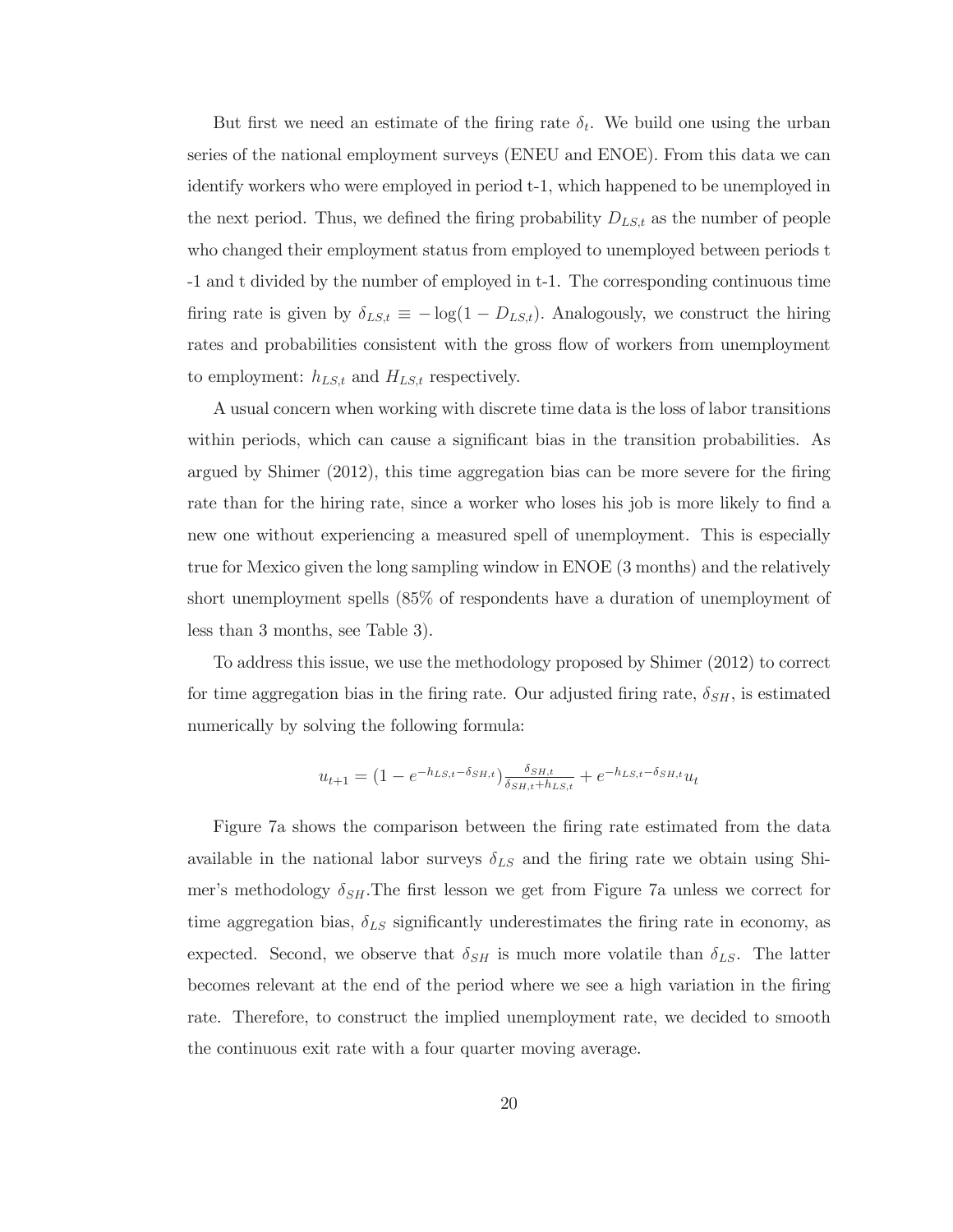



Source: Own calculations with data from INEGI.

Figure 8 shows the urban unemployment rate from the national labor surveys (ENEU and ENOE) and uses the gross flows from the same survey to calculate an implied unemployment rate. The correlation between the series is quite high  $(0.98)$ and the implied unemployment rate captures the big movements of the series during the booms and busts.





Source: Own calculations with data from INEGI.

To analyze the implications of our estimated matching frictions on the unemployment rate we replace the ENOE hiring probability with the predicted hiring probability of our estimations with and without crisis dummies. We will base all our analysis on the IV regression with state-level fixed effects reported in column 4 of Table  $4.^{14}$ 

 $^{14}$ Our regression is based on a state-level panel, so we need to aggregate the data to compare them with the national urban unemployment numbers. To do so we weigh the predicted hiring rate for each state by the size of its labor force as follows:  $\hat{h}_t = \sum_j \frac{L F_{j,t}}{\sum_k L F_k}$  $\frac{LF_{j,t}}{\sum\limits_{k}LF_{k,t}}\hat{h}_{j,t}.$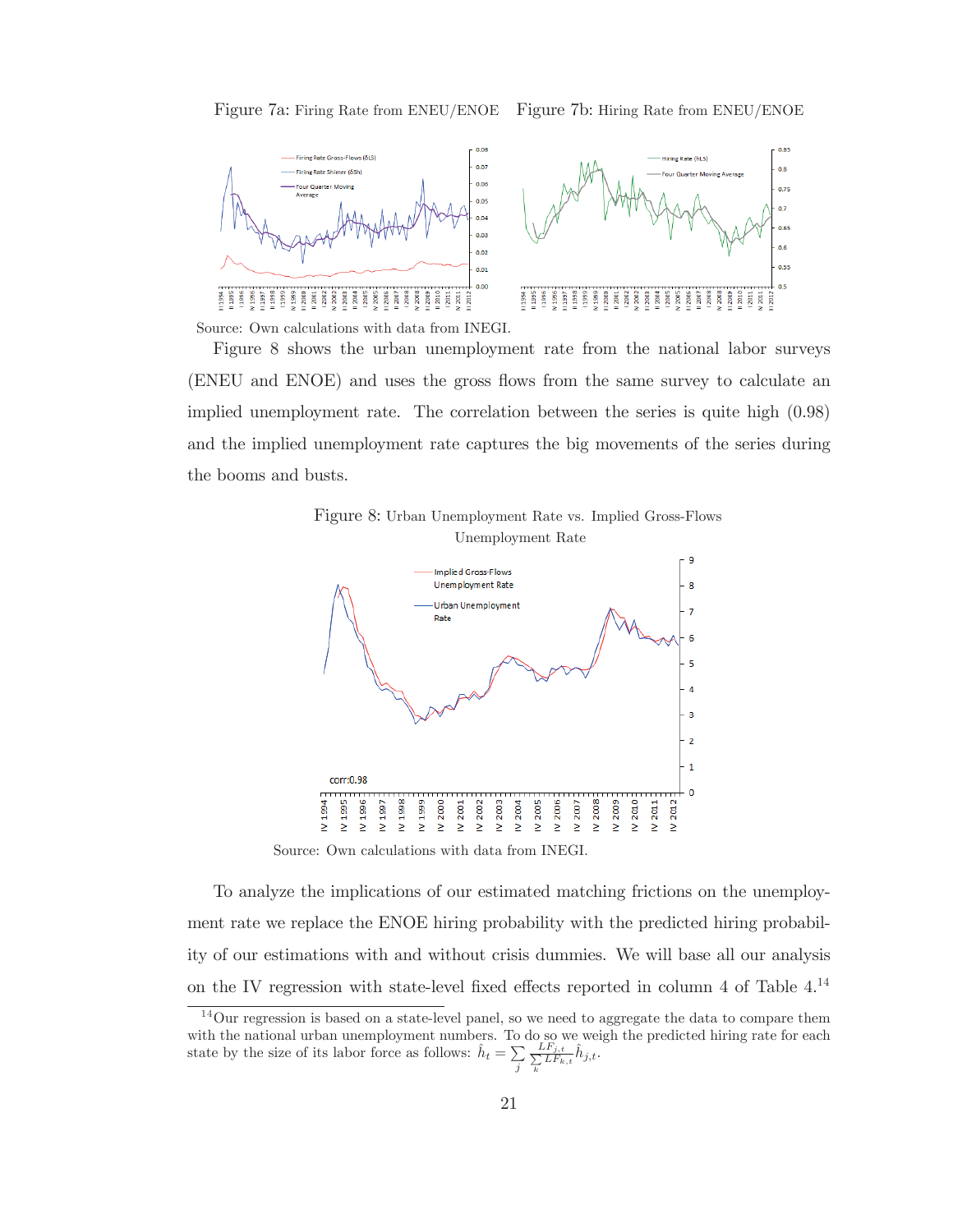Before proceeding, we must make the following clarification. Our estimates for the hiring probability (with and without) matching frictions are based on monthly observations. Therefore, it is necessary to perform a slight transformation to the data in order to make our predictions comparable with the national labor survey's quarterly data. Once again, Shimer's methodology provides a reasonable framework to perform this task. According to Shimer (2012) the hiring probability  $H_t$  is related to the continuous hiring rate  $h_t$  in the following way  $h_t \equiv -\log(1 - H_t)$ . From our predictions we construct a monthly hiring rate, which we average in order to obtain quarterly observations. The quarterly hiring probability is related to the quarterly hiring rate as follows:  $H_{Q,t} \equiv 1 - e^{-h_t \Delta t}$ , where  $\Delta t$  represents the change in frequency in monthly terms.

As can be seen in Figure 9a, our estimations yield a slightly lower hiring probability than the one we observe in ENOE, which translates into a slightly larger implied unemployment rate. The correlation between the ENOE hiring probability and our predicted hiring probability with and without matching frictions is positive: 0.30 and  $0.45$ , respectively. In this regard, the regression with frictions has a better fit.



Source: Own calculations with data from INEGI and STPS.

In spite of this, the difference between the implied unemployment rates does not seem to be economically significant. Figure 10b shows that the average difference in the implied unemployment with and without matching frictions is 70 bp, which is less than one third of the 233bp increase in the implied unemployment rate based on ENOE flow data from  $Q3-2008$  (before the crisis) to  $Q2-2009$  (the peak of the crisis).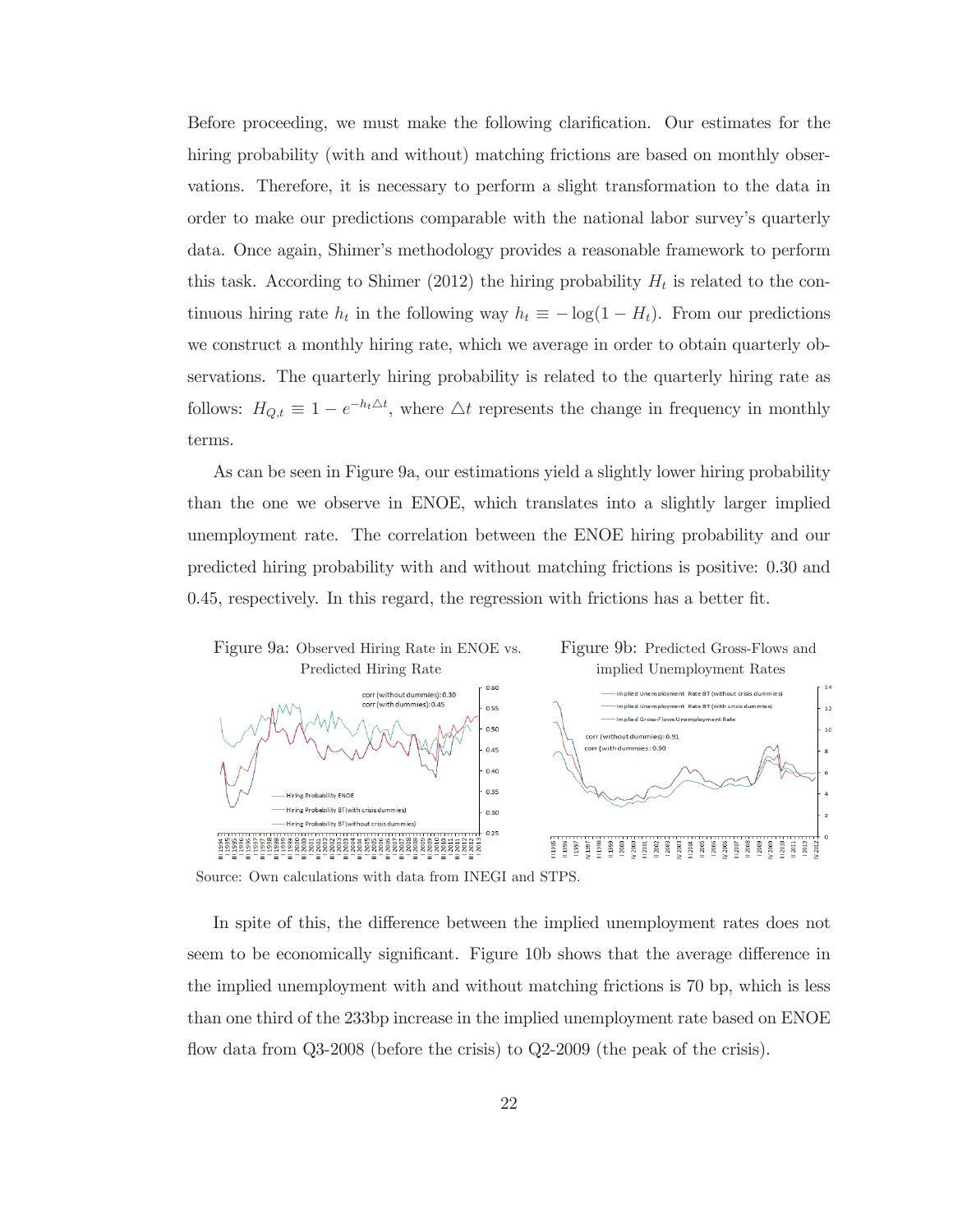

Note: Shaded areas represent cyclical downturns. Source: Own calculations with data from INEGI.

There are other reasons to believe that matching frictions are not responsible for the persistent increase in unemployment after 2008. The estimated increase in unemployment due to matching frictions is smaller than the estimated increase in 1994  $(164bp)$  on average). Since the unemployment rate recovered after the 1994 crisis, it is hard to argue that a statistically significant increase in matching frictions in the 2008 crisis by itself captures a structural change in the Mexican labor market.

Also, it is important to note that the implied unemployment rate with and without matching frictions exhibits a notorious decreasing trend towards the end of the sample that we do not observe in the actual unemployment rate. Indeed, both our predicted series had almost recovered to pre-crisis levels by Q1 2013.

This is consistent with the fact that our measured market tightness returns to precrisis levels since 2010 and even reaches higher levels toward the end of the sample (Figure 3). This should not be surprising, since market tightness in our data is procyclical and economic activity recovered around this time. Therefore the observed pattern in our predicted unemployment rate is consistent with our original puzzle: why has unemployment remained so high even when economic activity has recovered? Our results indicate that we need an alternative explanation that goes beyond changes in matching frictions.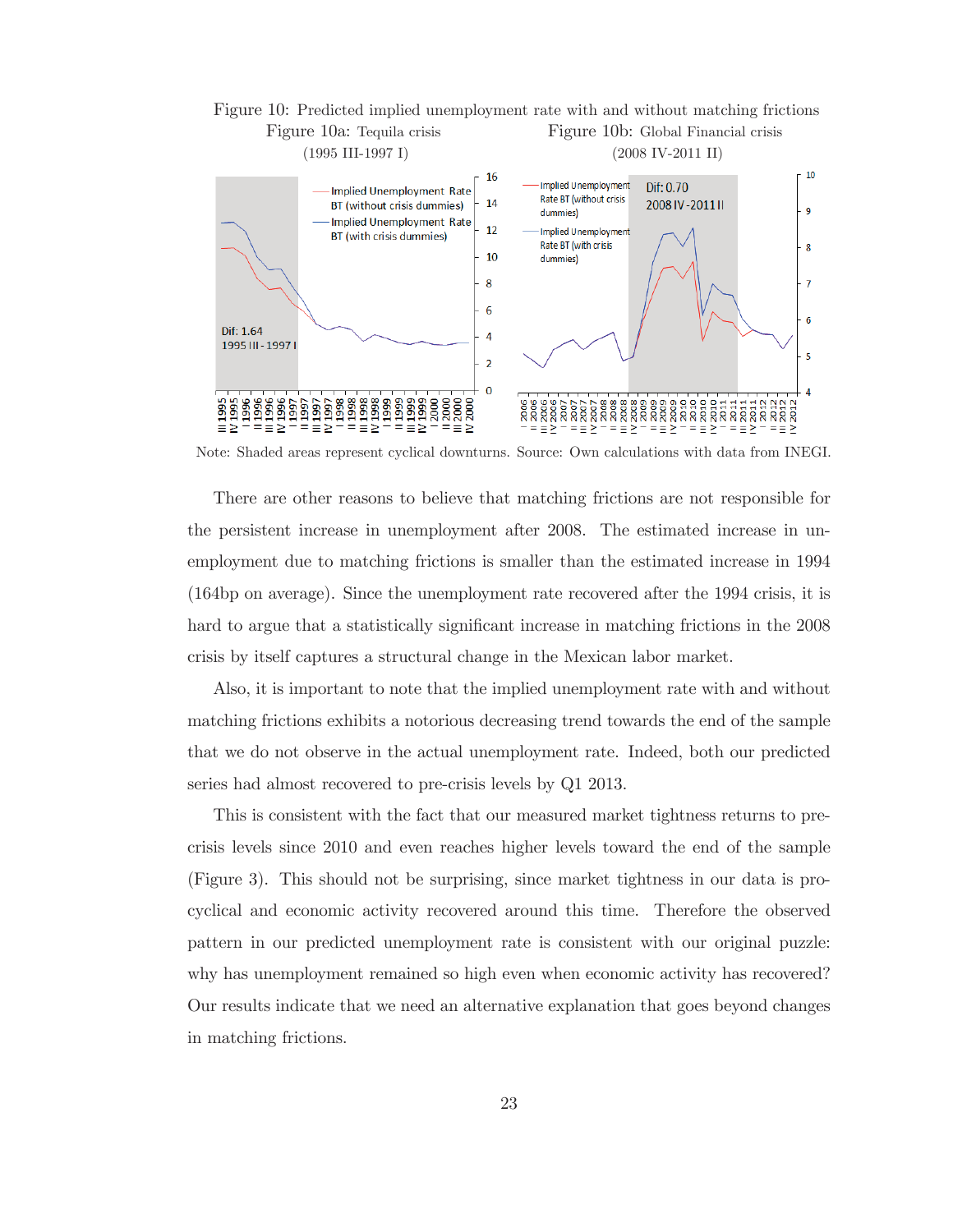#### $\overline{5}$ Conclusion

In this paper we study the role played by matching frictions in explaining the behavior in unemployment in Mexico after 2008. To do so, we estimate the potential loss of efficiency of the matching function during two similar crises that involved large drops in GDP: the 1994 Tequila crisis and the 2008 Global Financial crisis.

We are able to measure matching frictions for the first time in Mexico because we had access to a novel data on job vacancies and hirings through a government job placement service: Bolsa de Trabajo, which is under the supervision of the Ministry of Labor. These data are more concentrated on urban jobs so we compare our results to the urban series in the national employment surveys. In principle the data should also be a subset of the formal sector in the economy, but we cannot observe this directly. By observing the demand and supply of labor separately, the data allows us to assess whether changes in matching frictions are responsible for the sustained increase in unemployment after 2008.

We find evidence of a statistically significant reduction in the efficiency of the matching function after 2008. The estimated effect explains about 70bp of the 233bp observed increase in the urban unemployment rate from  $4.85$  in the third quarter of  $2008$  to  $7.17$ in the third quarter of 2009. We also find that the estimated loss in the matching efficiency during 1994 is higher than in 2008, so increases in matching frictions might be a recurring occurrence during large crises in Mexico. Our results suggest that changes in matching frictions cannot explain most of the increase in unemployment after 2008.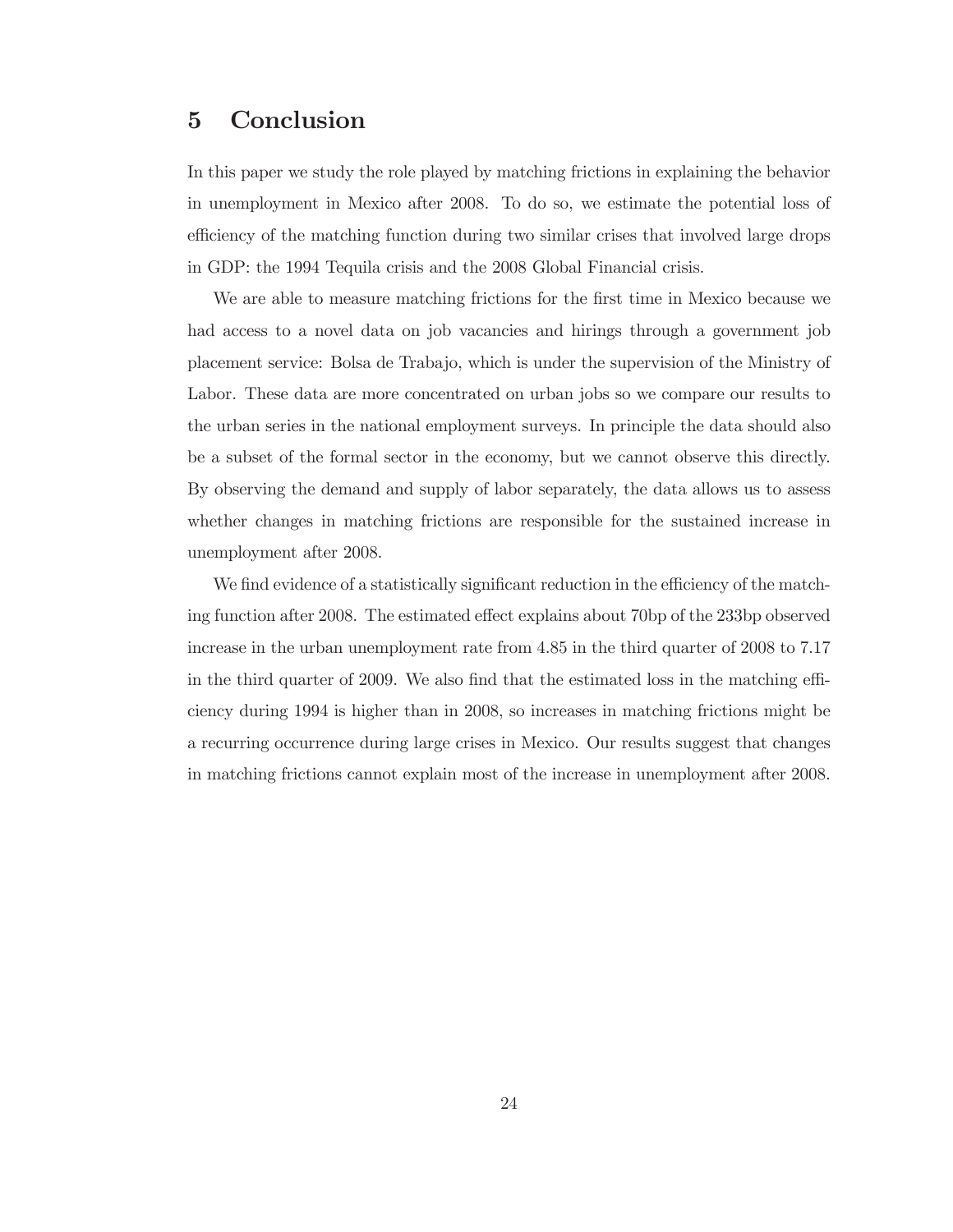## **References**

Barnichon, R. and A. Figura (2011). "What Drives Matching Efficiency? A Tale of Composition and Dispersion," Finance and Economics Discussion Series 2011-10, *Board of Governors of the Federal Reserve System*  $(U.S.).$ 

Blanchard, O.J. and P. Diamond (1989). "The Beveridge Curve," Brookings Papers on Economic Activity, *Economic Studies Program*, The Brookings Institution, vol. 20(1), pages 1-76.

Borowczyk-Martins, D., G. Jolivet, and F. Postel-Vinay (2013). "Accounting For Endogeneity in Matching Function Estimation," *Review of Economic Dynamics*, Elsevier for the Society for Economic Dynamics, vol.  $16(3)$ , pages  $440-451$ .

Cheron, A. and F. Langot (2000). "The Phillips and Beveridge Curves Revisited,"  $Economics Letters, Elsevier, vol. 69(3), pages 371-376.$ 

Daly, M. C., J. Fernald, O. Jorda, and F. Nechio (2013). "Labor Markets in the Global Financial Crisis," FRBSF Economic Letter, Federal Reserve Bank of San Francisco.

Hagedorn, M., and I. Manovskii (2008). "The Cyclical Behavior of Equilibrium Unemployment and Vacancies Revistied," American Economic Review, 98(4), 1692-1076.

Hall, R. (2011). "The Long Slump," *American Economic Review*, American Economic Association, vol.  $101(2)$ , pages  $431-69$ .

Kano, S. and M. Ohta (2005). "Estimating a Matching Function and Regional Matching Efficiencies: Japanese Panel Data for 1973-1999," Japan and the World Economy 17,  $25-41.$ 

Kennes, J. (2006). "Underemployment, on-the-job Search, and the Beveridge Curve,"  $Economics Letters, Elsevier, vol. 91(2), pages 167-172.$ 

Lazear, E. and J. Spletzer (2012). "The United States Labor Market: Status Quo or A New Normal?," NBER Working Papers 18386, National Bureau of Economic Research, Inc.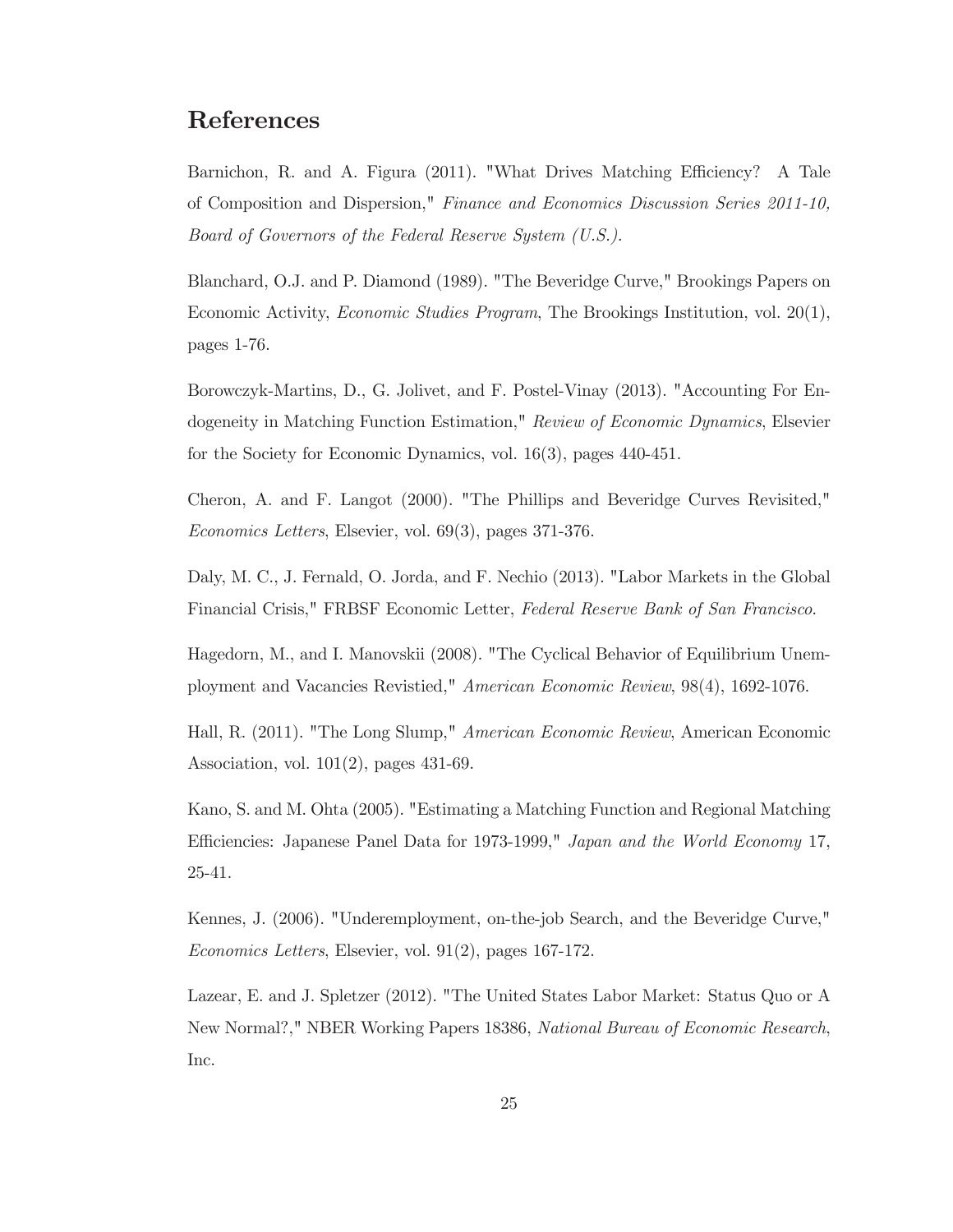Lilien, D. and R. Hall (1987). "Cyclical fluctuations in the Labor Market," O. Ashenfelter and R. Layard (ed.), *Handbook of Labor Economics*, Elsevier, edition 1, volume 2, chapter 17, pages 1001-1035.

Mortensen, D. and C. Pissarides (1994). "Job Creation and Job Destruction in the Thepry of Unemployment," Review of Economic Studies,  $61(3)$ , 397-415.

Mortensen, D. and C. Pissarides (1999). "New Developments in Models of Search in the Labor Market," *Handbook of Labor Economics 3*, Chapter 3, 2567-2627.

Passel, S. Jeffrey, D'Vera Cohn and A. Gonzalez (2012). "Net Migration from Mexico Falls to Zero-and Perhaps Less," Pew Research Hispanic Trends Project.

Petrongolo, B. and C. Pissarides (2001). "Looking into the Black Box: A Survey of the Matching Function," *Journal of Economic Literature*, American Economic Association, vol.  $39(2)$ , pages  $390-431$ , June.

Pissarides, C. (1985). "Short-Run Equilibrium Dynamics of Unemployment, Vacancies, and Real Wages," Amercian Economic Review, 75(4), 676-690.

Pissarides, C. (1985). "Equilibirum Unemployment Theory," MIT Press, Cambridge, MA, second ed.

Rogerson, R. and T. Shimer (2011). "Search in Macroeconomic Models of the Labor Market," Handbook of Labor Economics, Elsevier.

Sahin, A., J. Song, G. Topa and G. Violante (2012). "Mismatch Unemployment," Staff Reports 566, Federal Reserve Bank of New York.

Schaffer, M.E.  $(2010)$ . xtivreg2: Stata module to perform extended IV/2SLS, GMM and AC/HAC, LIML and k-class regression for panel data models.

Shimer, R. (2005). "The Cyclical Behavior of Equilibrium Unemployment and Vacancies," American Economic Review,  $95(1)$ , 25-49.

Shimer, R. (2012). "Reassessing the ins and outs of Unemployment," Review of Economic Dynamics 15, 187-148.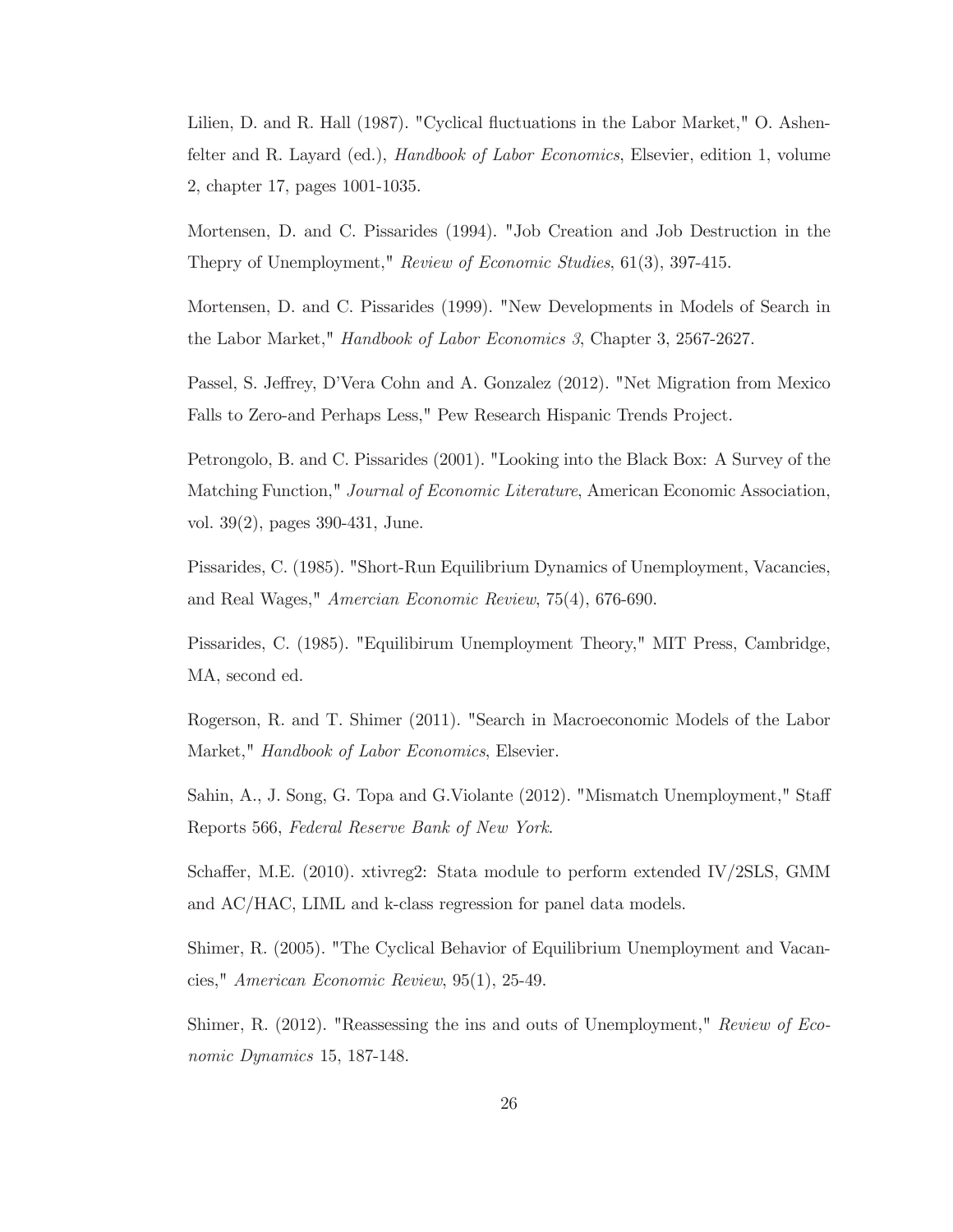## 6 Summary Tables and Regressions

Table 1: Summary Statistics, Monthly Data, 1993-2013

|                                |      | Hirings Initial Jobless Vacancies |       |
|--------------------------------|------|-----------------------------------|-------|
|                                |      | Claims                            |       |
| Average (Thousands)            | 51.2 | 157.1                             | 133.4 |
| Standard Deviation (Thousands) | 19.3 | 54.3                              | 43.7  |
| Variance in Time               | 0.48 | 0.42                              | 0.39  |
| Variance across States         | 0.52 | 0.58                              | 0.61  |
| $\overline{\phantom{a}}$       |      |                                   |       |

Source: Mexican Ministry of Labor.

|                                         | Market Tightness | Output      | Labor                      | Real IMSS             |
|-----------------------------------------|------------------|-------------|----------------------------|-----------------------|
|                                         | $\theta$         | Gap         | Productivity <sup>1/</sup> | Reference $Wage^{2/}$ |
| Standard Deviation                      | 0.13             | 2.64        | 0.02                       | 0.01                  |
| Quarterly autocorrelation               | 0.65             | 0.85        | 0.75                       | 0.82                  |
| Correlation of $\theta$ with            |                  | 0.66        | 0.51                       | 0.29                  |
| Maximum correlation with $\theta_{t+i}$ |                  | $0.66(i=0)$ | $0.51$ (i=0)               | $0.55$ (i=-4)         |

Table 2: Summary Statistics, Quarterly Data, 1993-2012.

 $1/$  Due to the lack of available information, we used the 2000-2012 period.

 $2/$  Due to the lack of available information, we used the 2002-2012 period.

Notes: Seasonally adjusted labor market tightness built from STPS data. The time series of the output gap and labor productivity are constructed by Banco de México from INEGI statistics. The time series for the real IMSS reference wage is constructed with data from INEGI. All variables are reported in logs as deviations from an HP trend with smoothing parameter 1600.

| Duration  | Average       | Weights |  |
|-----------|---------------|---------|--|
| Less than | 2005 I-2012 I |         |  |
| 1 month   | 56.71%        | 1.00    |  |
| 2 months  | 17.67\%       | 0.31    |  |
| 3 months  | 10.39\%       | 0.18    |  |
| 4 months  | 4.93%         | 0.09    |  |
| 5 months  | $2.61\%$      | 0.05    |  |
| 6 months  | 1.88%         | 0.03    |  |
| 7 months  | 1.32%         | 0.02    |  |
| 8 months  | $0.83\%$      | 0.01    |  |
| 9 months  | $0.41\%$      | 0.01    |  |

Table 3: Average Duration of Unemployment. (ENOE)

Note: To calculate the average, we considered the following years, where the information was available: 2005-I, 2006-I, 2007-II, 2008-II, 2009-I, 2010-I, 2011-I, 2012-I. Source: Own calculations with information from ENOE.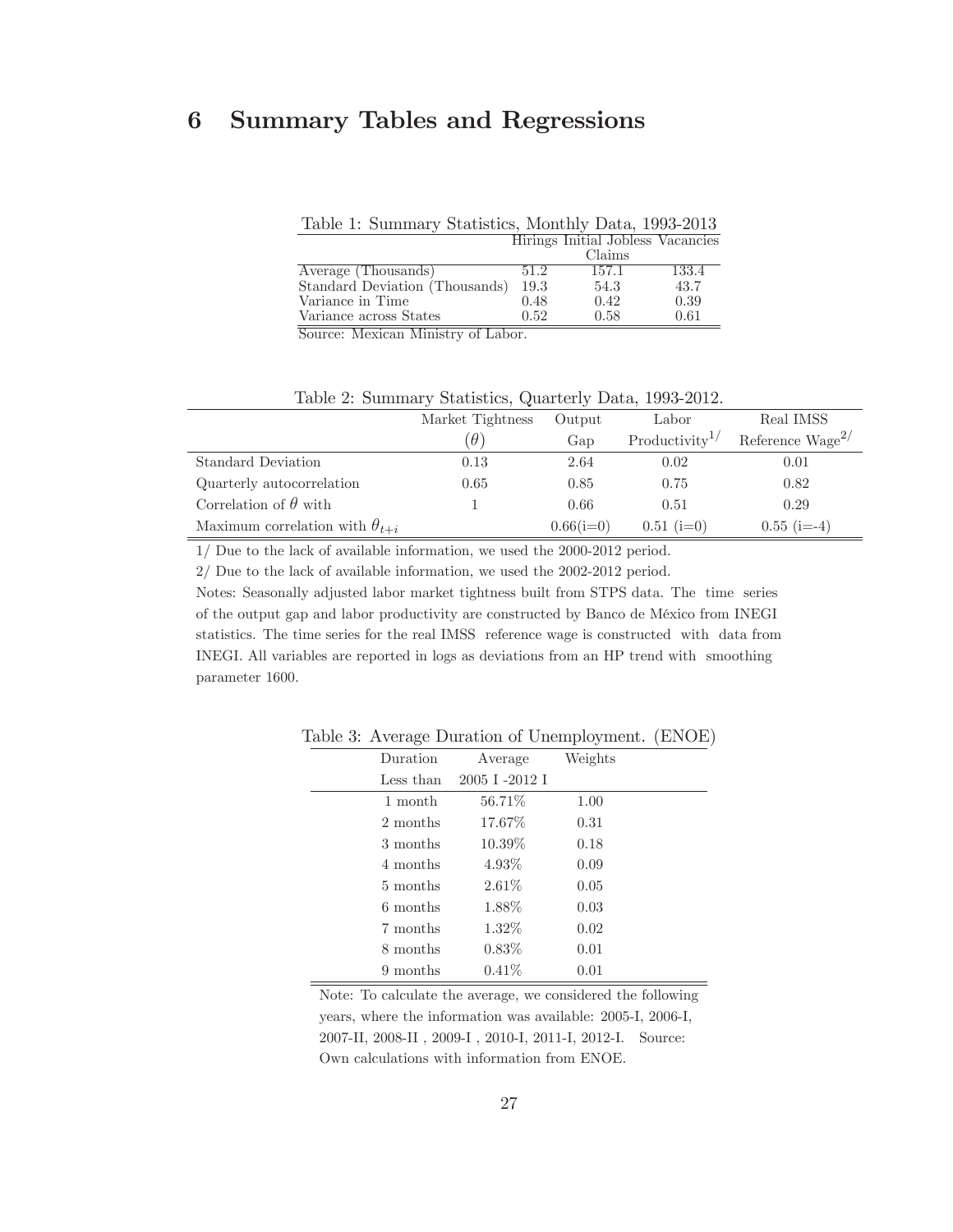|                                    |                      |                                             |            |                   | Taple 4. Maill Regression. Dependent variable I facements tillbugti DT (10gs) |
|------------------------------------|----------------------|---------------------------------------------|------------|-------------------|-------------------------------------------------------------------------------|
|                                    | (1)                  | (2)                                         | (3)        | (4)               | (5)                                                                           |
|                                    | OLS without OLS with |                                             | OLS with   | IV with           | CES with                                                                      |
|                                    | CRS                  | CRS                                         |            | CRS & FE CRS & FE | FE                                                                            |
| Unemployment $(\alpha_u - 1)$      | $-0.35***$           |                                             |            |                   |                                                                               |
| $(\log s)$                         | (0.08)               |                                             |            |                   |                                                                               |
| Vacancies $(\alpha_v)$             | $0.32***$            | $0.32***$                                   | $0.46***$  | $0.50***$         |                                                                               |
| $(\log s)$                         | (0.07)               | (0.07)                                      | (0.05)     | (0.07)            |                                                                               |
| 1994 crisis                        | $-0.21***$           | $-0.21***$                                  | $-0.18***$ | $-0.18***$        | $-0.15***$                                                                    |
|                                    | (0.06)               | (0.06)                                      | (0.06)     | (0.06)            | (0.02)                                                                        |
| 2008 crisis                        | $-0.13**$            | $-0.13**$                                   | $-0.12**$  | $-0.11**$         | $-0.12***$                                                                    |
|                                    | (0.05)               | (0.05)                                      | (0.05)     | (0.05)            | (0.01)                                                                        |
| Linear Time Trend                  | $0.07*$              | 0.06                                        | 0.04       | 0.03              | $0.02**$                                                                      |
|                                    | (0.04)               | (0.04)                                      | (0.04)     | (0.04)            | (0.01)                                                                        |
| $\rho$                             |                      |                                             |            |                   | $-1.55***$                                                                    |
|                                    |                      |                                             |            |                   | (0.13)                                                                        |
| $\gamma$                           |                      |                                             |            |                   | $0.85***$                                                                     |
|                                    |                      |                                             |            |                   | (0.02)                                                                        |
| Constant                           | $-1.39***$           | $-1.57***$                                  | $-1.43***$ |                   | $-1.65***$                                                                    |
|                                    | (0.22)               | (0.11)                                      | (0.07)     |                   | (0.03)                                                                        |
|                                    |                      |                                             |            |                   |                                                                               |
| Observations                       | 7.406                | 7,406                                       | 7.406      | 7,310             | 7.406                                                                         |
| R-squared                          | 0.193                | 0.190                                       | 0.258      | 0.255             | 0.378                                                                         |
| $H_0: \beta_{94} - \beta_{08} = 0$ |                      | Not Reject Not Reject Not Reject Not Reject |            |                   | Not Reject                                                                    |

Table 4: Main Regression: Dependent Variable Placements through BT (logs)

Clustered standard errors in parentheses (for col. 1, 2 and 3). Col. 4 uses clustered standard errors and corrects for heteroskedasticity. Col. 5 uses the conventionally derived variance estimator for nonlinear models fit using Gauss-Newton regression. \*\*\*  $p<0.01$ , \*\*  $p<0.05$ , \*  $p<0.1$ .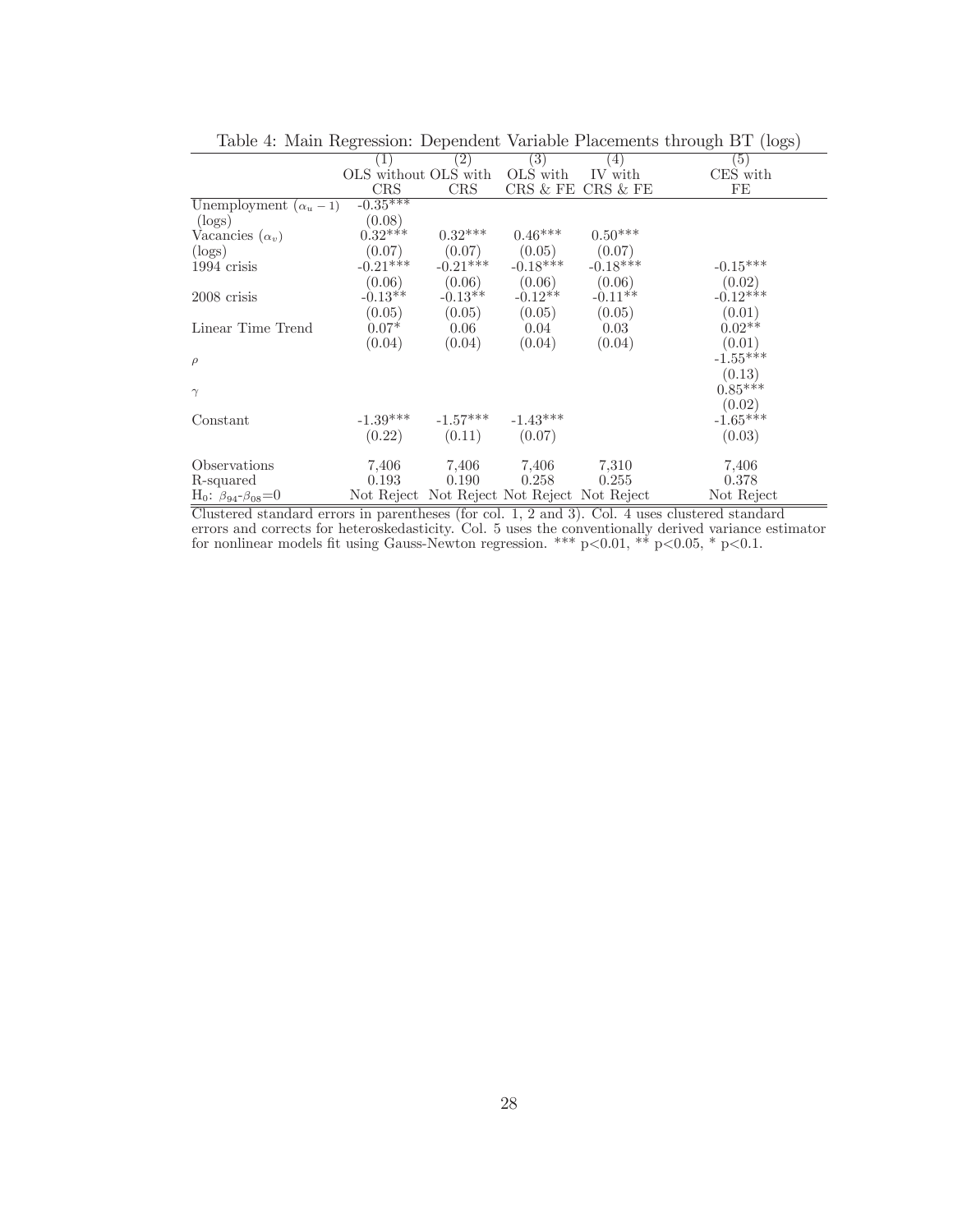| $\frac{1}{2}$                         | 10.50                |            |                                             |                   |            |
|---------------------------------------|----------------------|------------|---------------------------------------------|-------------------|------------|
|                                       |                      | $^{(2)}$   | $\left( 3\right)$                           | $\overline{4}$    | (5)        |
|                                       | OLS without OLS with |            | OLS with                                    | IV with           | CES with   |
|                                       | CRS                  | CRS        |                                             | CRS & FE CRS & FE | FE         |
| Unemployment $(\alpha_u - 1)$         | $-0.36***$           |            |                                             |                   |            |
| $(\log s)$                            | (0.07)               |            |                                             |                   |            |
| Vacancies $(\alpha_v)$                | $0.32***$            | $0.32***$  | $0.46***$                                   | $0.50***$         |            |
| (logs)                                | (0.07)               | (0.07)     | (0.05)                                      | (0.07)            |            |
| 1994 crisis                           | $-0.21***$           | $-0.21***$ | $-0.18***$                                  | $-0.18***$        | $-0.16***$ |
|                                       | (0.06)               | (0.06)     | (0.06)                                      | (0.06)            | (0.02)     |
| 2008 crisis                           | $-0.12**$            | $-0.12**$  | $-0.11**$                                   | $-0.11**$         | $-0.11***$ |
|                                       | (0.06)               | (0.06)     | (0.05)                                      | (0.05)            | (0.02)     |
| Linear Time Trend                     | $0.08*$              | 0.06       | 0.04                                        | 0.03              | $0.02***$  |
|                                       | (0.04)               | (0.04)     | (0.04)                                      | (0.04)            | (0.01)     |
| $\rho$                                |                      |            |                                             |                   | $-1.53***$ |
|                                       |                      |            |                                             |                   | (0.14)     |
| $\gamma$                              |                      |            |                                             |                   | $0.85***$  |
|                                       |                      |            |                                             |                   | (0.02)     |
| Constant                              | $-1.34***$           | $-1.57***$ | $-1.43***$                                  |                   | $-2.11***$ |
|                                       | (0.23)               | (0.12)     | (0.08)                                      |                   | (0.03)     |
|                                       |                      |            |                                             |                   |            |
| Observations                          | 7,167                | 7,167      | 7,167                                       | 7,074             | 7,167      |
| R-squared                             | 0.192                | 0.189      | 0.260                                       | 0.256             |            |
| $H_0$ : $\beta_{94} - \beta_{08} = 0$ |                      |            | Not Reject Not Reject Not Reject Not Reject |                   | Reject     |

Table 5: Regression excluding Metropolitan Area of Mexico City: Dependent Variable Placements through BT (logs)  $\overline{a}$ 

 $=$ Clustered standard errors in parentheses (for col. 1, 2 and 3). Col. 4 uses clustered standard errors and corrects for heteroskedasticity. Col. 5 uses the conventionally derived variance estimator for nonlinear models fit using Gauss-Newton regression. \*\*\*  $p<0.01$ , \*\*  $p<0.05$ , \*  $p<0.1$ .

|                     | $\overline{1}$   |  |
|---------------------|------------------|--|
|                     | IV with          |  |
|                     | CRS & FE         |  |
| Variable            | Market Tightness |  |
|                     | $(\log s)$       |  |
| 1994 crisis         | $-0.05***$       |  |
|                     | (0.01)           |  |
| $2008$ crisis       | $-0.01***$       |  |
|                     | (0.02)           |  |
| Linear Time Trend   | $0.05***$        |  |
|                     | (0.01)           |  |
| Unemployment (logs) |                  |  |
| L1.                 | $-0.76***$       |  |
|                     | (0.04)           |  |
| $L2$ .              | $-0.11*$         |  |
|                     | (0.05)           |  |
| L3.                 | 0.02             |  |
|                     | (0.04)           |  |
| Vacancies (logs)    |                  |  |
| L1.                 | $0.45***$        |  |
|                     | (0.02)           |  |
| $L2$ .              | $0.20***$        |  |
|                     | (0.02)           |  |
| L3.                 | $0.14***$        |  |
|                     | (0.02)           |  |
| Observations        | 7310             |  |

| Table 6: IV with CRS and FE: First-Stage Regression |  |  |  |  |  |  |  |  |  |
|-----------------------------------------------------|--|--|--|--|--|--|--|--|--|
|-----------------------------------------------------|--|--|--|--|--|--|--|--|--|

Clustered standard errors in parentheses. Also corrects for heteroskedasticty. \*\*\*  $p<0.01$ , \*\*  $p<0.05$ , \*  $p<0.1$ .